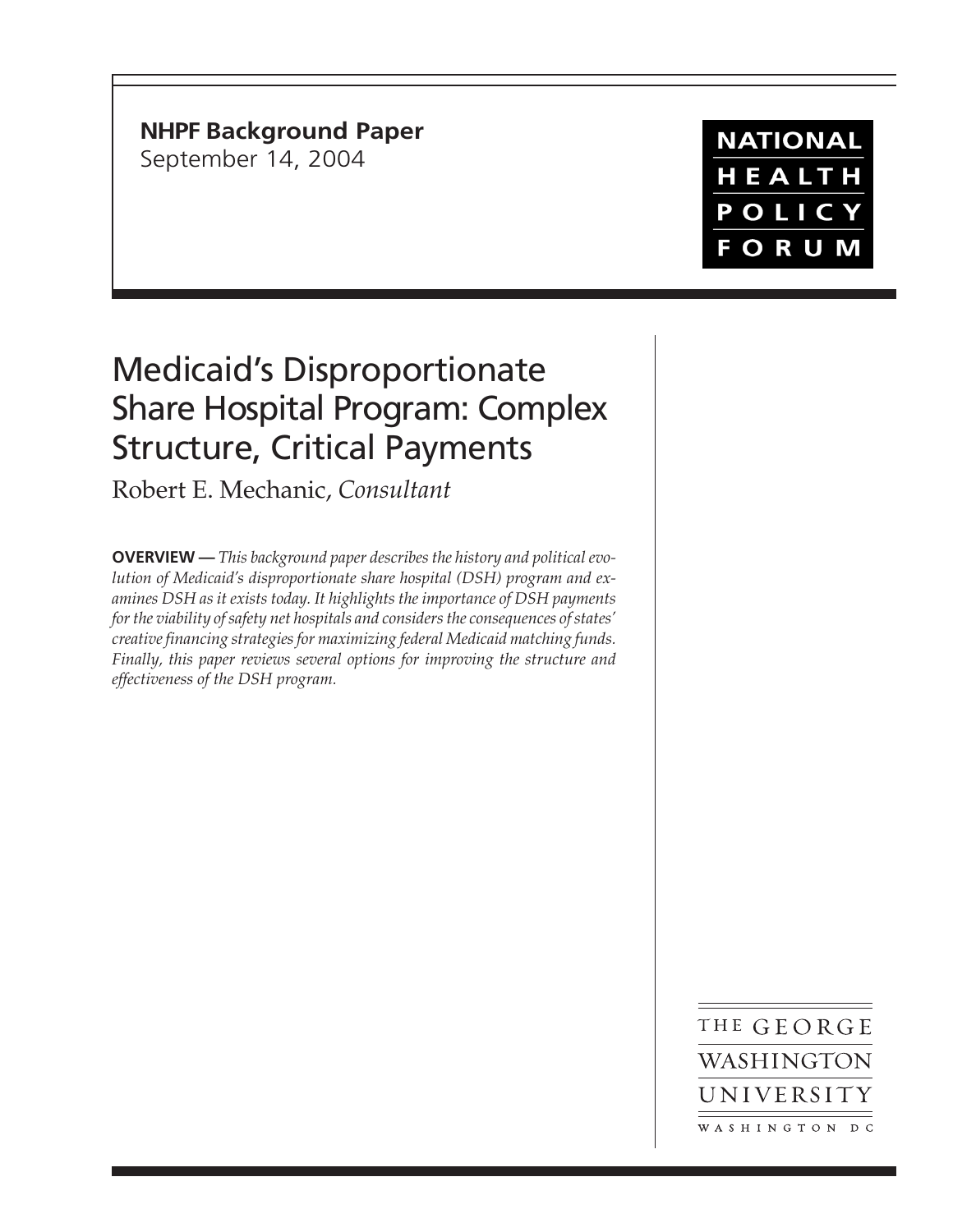## **Contents**

| Figure 1: Federal and State Medicaid DSH Expenditures,       |  |
|--------------------------------------------------------------|--|
|                                                              |  |
|                                                              |  |
|                                                              |  |
| Figure 2: Illustrative Example of a DSH Program  6           |  |
|                                                              |  |
|                                                              |  |
|                                                              |  |
|                                                              |  |
|                                                              |  |
|                                                              |  |
| State and Local Government Contributions to Medicaid DSH  13 |  |
| THE FUTURE OF MEDICAID DSH AND FEDERAL SUPPORT               |  |
|                                                              |  |
|                                                              |  |
|                                                              |  |
|                                                              |  |
| <b>APPENDIX</b>                                              |  |
| Table 1: Medicaid DSH Expenditures per Enrollee and per      |  |
|                                                              |  |
| Table 2: State Sources of Funds, Reported DSH Payments,      |  |
|                                                              |  |
| Table 3: Net DSH Gains by Hospital Ownership and DSH         |  |
| Residual Funds in 32 States, State Fiscal Year 2001  22      |  |
| Table 4: Distribution of DSH Program Revenues and            |  |
|                                                              |  |

**National Health Policy Forum** 2131 K Street NW, Suite 500 Washington DC 20037

202/872-1390 202/862-9837 [fax] nhpf@gwu.edu [e-mail] www.nhpf.org [web]

**Judith Miller Jones** *Director*

**Sally Coberly** *Deputy Director*

**Monique Martineau** *Publications Director*

**NHPF** is a nonpartisan education and information exchange for federal health policymakers.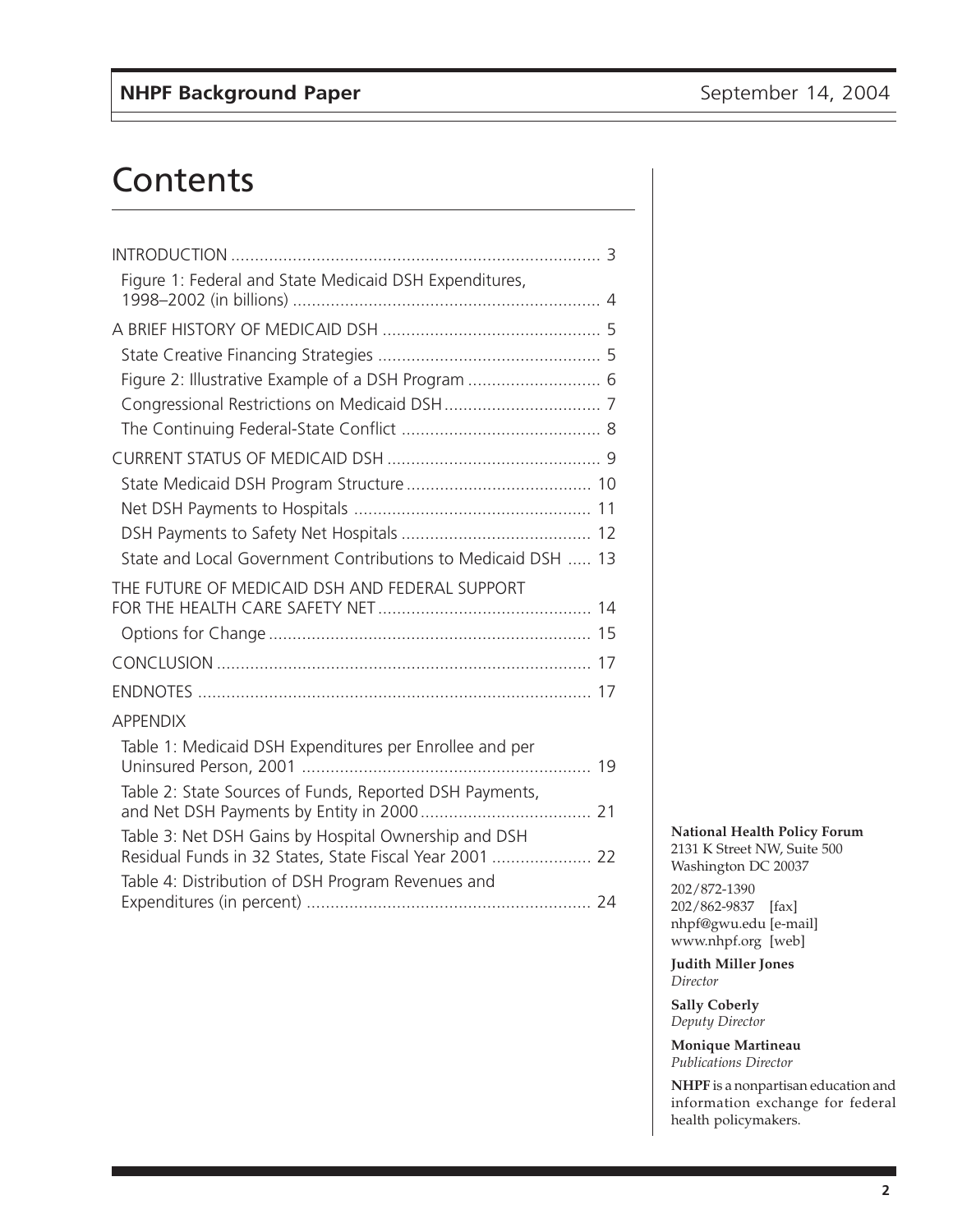# Medicaid's Disproportionate Share Hospital Program: Complex Structure, Critical Payments

Today, nearly 45 million Americans lack health insurance coverage. In 2004, uninsured persons will incur medical care expenditures approaching \$125 billion, with an estimated \$40 billion of that in the form of uncompensated care.<sup>1</sup> The uninsured gain access to health care services through a "safety net" that includes public hospitals, private nonprofit hospitals, community health centers, and some private physicians, all of whom help shoulder the burden of uncompensated care. While a broad range of providers serve uninsured patients, the largest share of uncompensated care, in dollar terms, is delivered by hospitals.

Safety net hospitals serve predominantly low-income communities and have substantial caseloads of Medicaid patients whose costs frequently are not covered by Medicaid reimbursement rates. Often, these hospitals are also the principal source of care for uninsured patients in their communities. They include general inpatient facilities, some of which are teaching hospitals, as well as specialty facilities such as psychiatric hospitals. Although all safety net hospitals provide inpatient care, many also provide outpatient services through hospital-based clinics. Safety net institutions typically have small caseloads of private patients, limiting the extent to which they can "cost shift" by charging higher rates to private insurers. As a result, many safety net hospitals rely on some public financial support to sustain their charitable missions.

Congress established the Medicaid disproportionate share hospital (DSH) program in 1981 to help ensure that states provide adequate financial support to hospitals that serve a significant number of low-income patients with special needs. Recognizing that safety net hospitals typically incur higher uncompensated care costs than other hospitals and rely heavily on Medicaid, which historically has low reimbursement rates, Congress authorized DSH payments to assist states in financing the programs. Congress also established DSH payments for hospitals under Medicare's prospective payment system. Over the past two decades, DSH programs have become a major source of funding for the nation's safety net hospitals. In 2002, the federal government provided \$9 billion in matching funds for state Medicaid DSH programs and \$6.2 billion in direct DSH payments through Medicare.<sup>2</sup> These payments represent about two-thirds of the \$22.3 billion in uncompensated care costs reported by hospitals in 2002.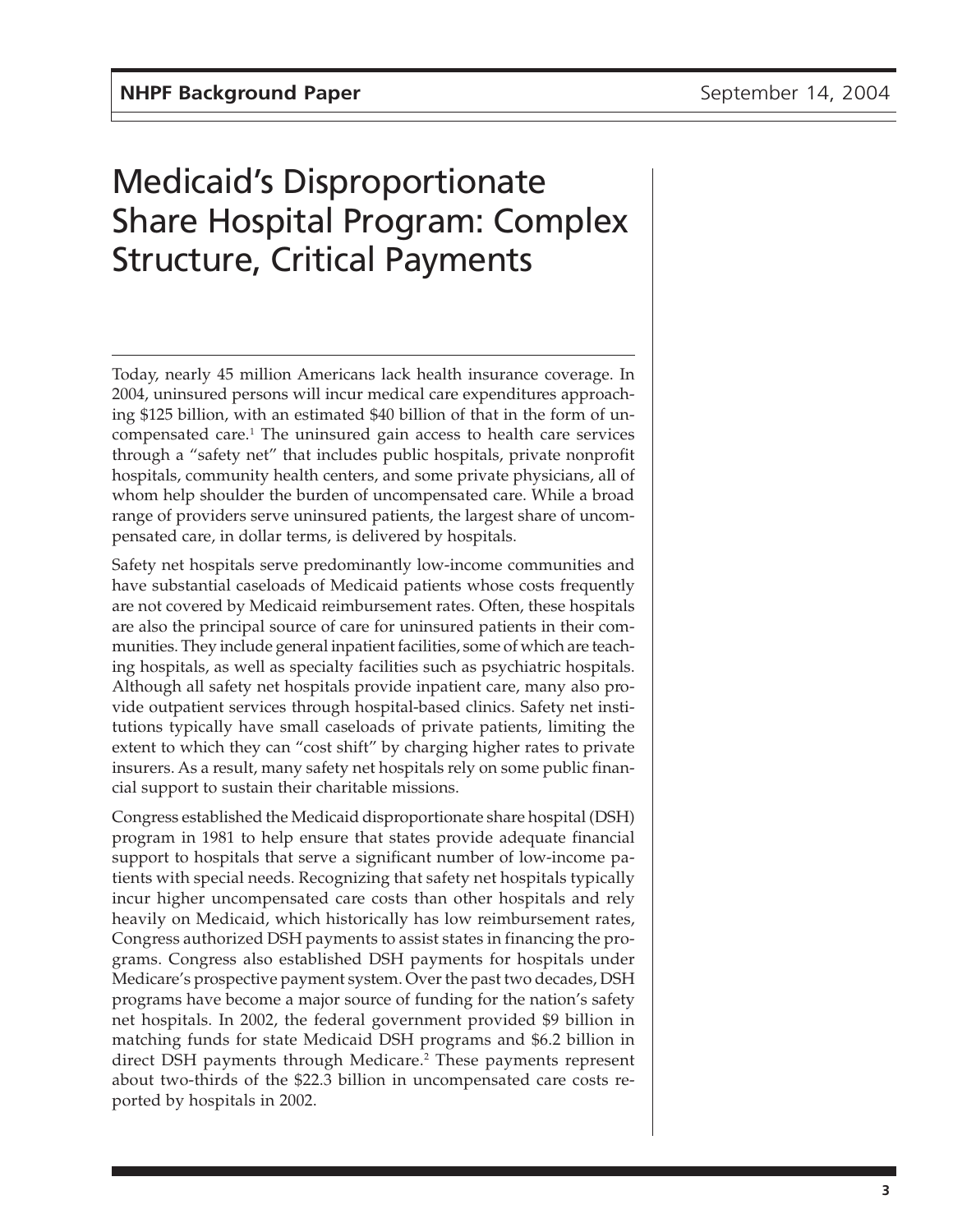Although safety net hospitals often receive appropriations from state and local governments to subsidize the costs of serving the uninsured, DSH funding has become a lifeline for many large institutions. Survey data collected by the National Association of Public Hospitals (NAPH) indicate that Medicaid DSH payments fund 25 percent of unreimbursed costs for NAPH members while the Medicare DSH program funds about 6 percent.<sup>3</sup> Medicaid and Medicare DSH dollars are also important funding sources for many rural providers.

However, Medicaid DSH became mired in controversy as states discovered unforeseen opportunities to maximize federal funds and reduce state matching contributions. Medicaid DSH spending skyrocketed from less than \$600 million in 1989 to more than \$17 billion by 1992 (Figure 1). The Congress and several administrations have taken steps to control the growth of state DSH programs and curtail inappropriate financing schemes, enacting major program changes in 1991, 1993, 1997, and 2000. At the same time, many in Congress view Medicaid DSH as a critical safety net funding source. Congress recently increased state DSH allotments as part of the Medicare Modernization Act of 2003. Experts generally agree that reforms are needed but that they must be undertaken with extreme care to minimize damage to safety net providers that have come to rely on these funds.



**FIGURE 1 Federal and State Medicaid DSH Expenditures, 1989–2002** (in billions)

*Source: U.S. Department of Health and Human Services, CMS-64 financial management reports.*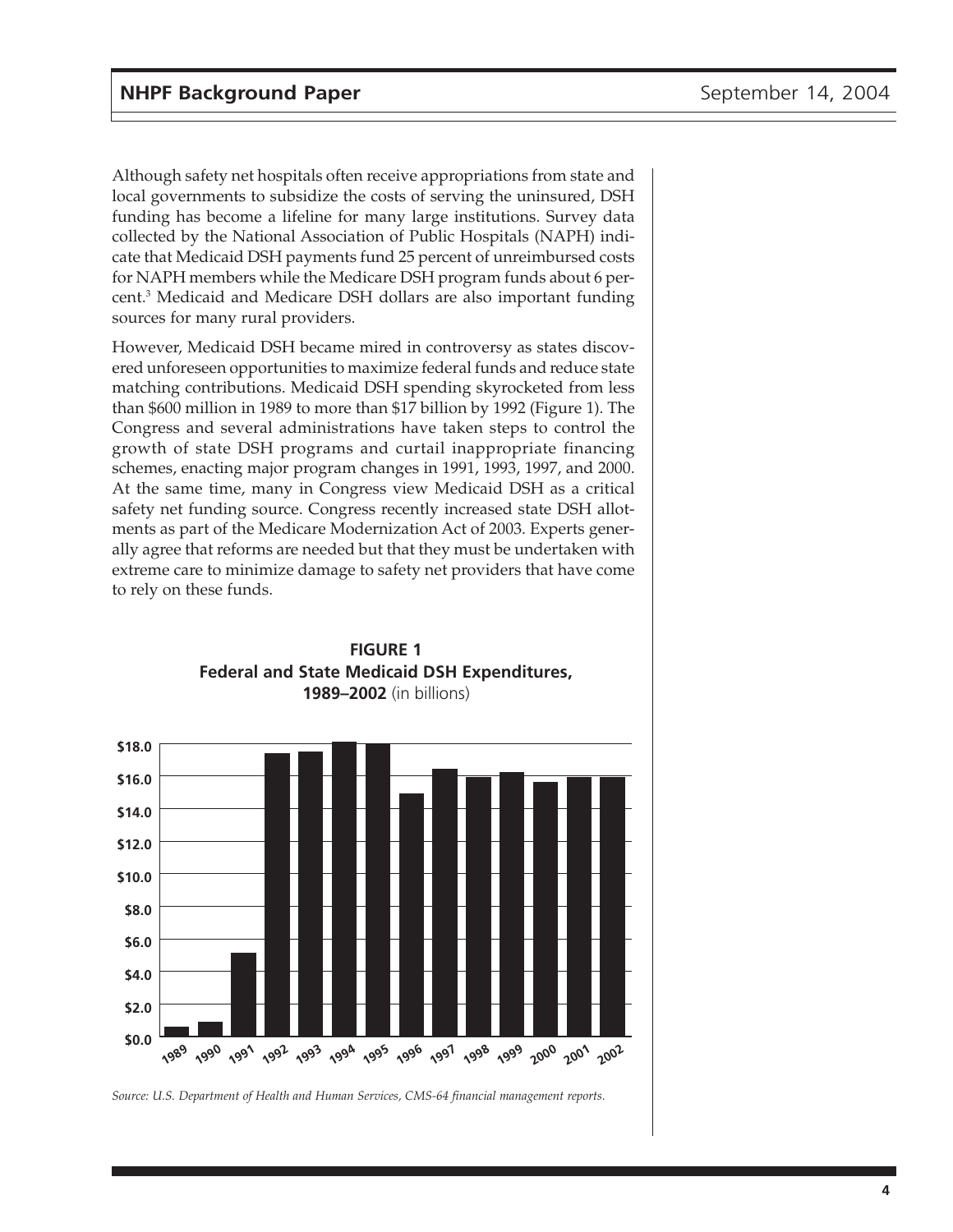## **A BRIEF HISTORY OF MEDICAID DSH**

Prior to 1981, Medicaid based its payments to hospitals on reasonable costs for services provided to program beneficiaries. Congress was concerned that this "cost-based reimbursement" was inherently inflationary. The Omnibus Budget Reconciliation Act of 1981 (OBRA 1981) enabled states to experiment with prospective hospital payments as long as reimbursement was "reasonable and necessary to the efficient and economical delivery of services." Congress was concerned, however, that this change could harm hospitals serving large numbers of Medicaid and uninsured patients. Therefore, it required states to "take into account the situation of hospitals which serve a disproportionate share of low-income patients with special needs." The Medicaid DSH program was intended to improve the financial stability of these hospitals and preserve access to quality health services for low-income patients. Because the requirement was broad and vague, many states ignored it. By 1985, only 17 states had initiated DSH programs.

Congress attempted to remedy this problem in the Omnibus Reconciliation Act of 1987 (OBRA 1987) by establishing a federal definition for DSH hospitals and requiring states to make payments to these facilities.4 The definition included hospitals with (*a*) a Medicaid utilization rate of one standard deviation or more above the mean Medicaid utilization rate in the state or (*b*) a low-income utilization rate of 25 percent or more.<sup>5</sup> OBRA 1987 also established broad parameters for DSH payment adjustments that included (*a*) applying the Medicare DSH formula to Medicaid's base inpatient payments or (*b*) paying a proportional increase based on hospitals' Medicaid or low-income utilization rates. However, OBRA 1987 allowed states to designate additional DSH-eligible hospitals and set reimbursement levels. As a result, DSH payments varied considerably across states.

#### **State Creative Financing Strategies**

In 1985, the Health Care Financing Administration, or HCFA (now the Centers for Medicare and Medicaid Services, or CMS) ruled that states could use hospital taxes and donations to fund the nonfederal share of Medicaid DSH payments. This set the stage for creative financing approaches that could generate new federal funds without matching state contributions. Several factors made this possible. First, Medicaid financing is shared between states and the federal government. Each dollar of allowable state Medicaid spending generates federal matching funds according to a federal medical assistance percentage (FMAP) that ranges from 50 percent to 77 percent based on a state's per capita income.<sup>6</sup> Second, OBRA 1987 maintained state flexibility to designate DSH hospitals and set payment levels, allowing states to direct new Medicaid payments to specific providers. Finally, the federal government did not establish any limits on the amount of state DSH payments eligible for federal matching funds.

**DSH was intended to improve the financial stability of hospitals and preserve access to care for low-income patients.**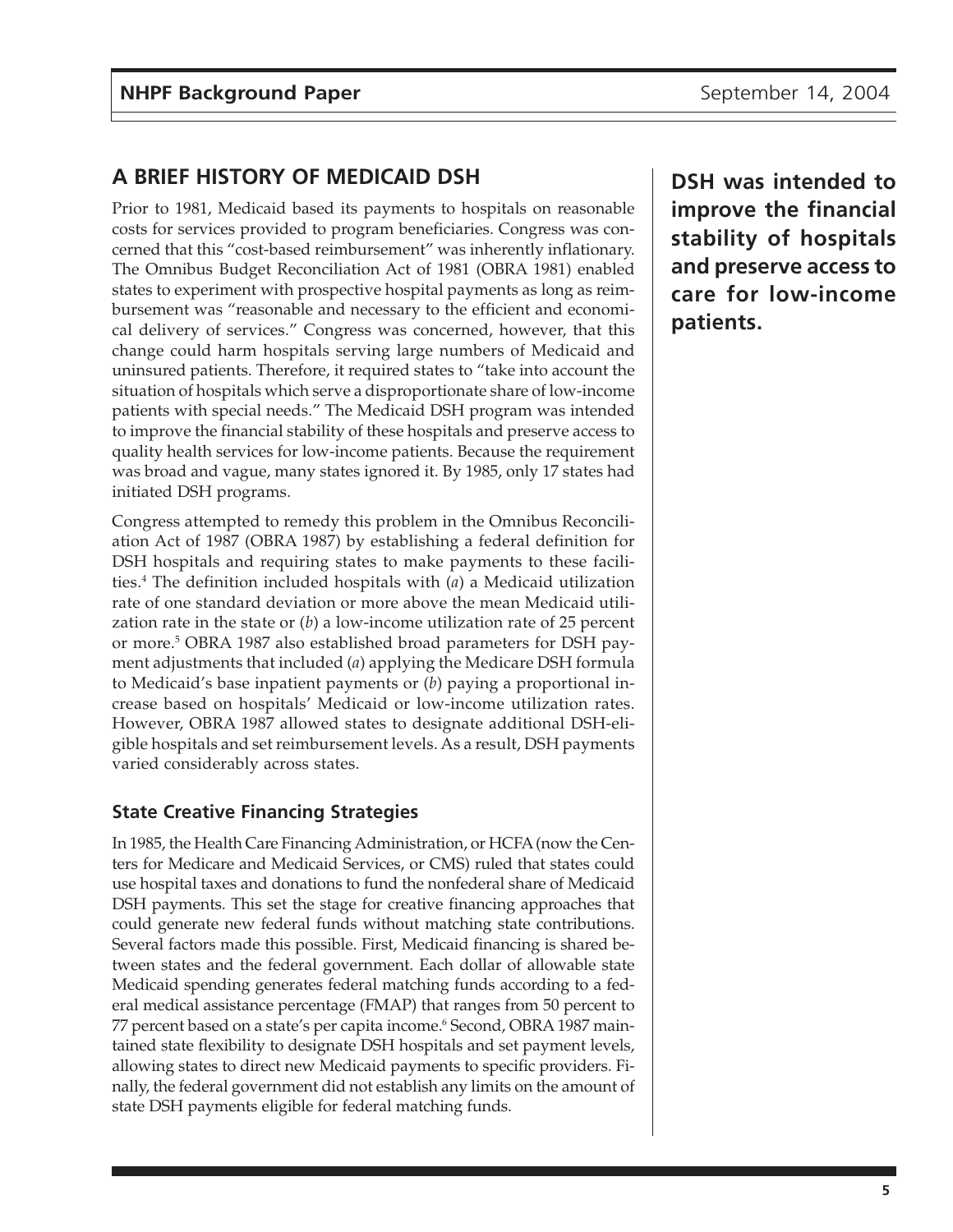In the late 1980s several states, starting with West Virginia, determined that it would be permissible to collect donations from hospitals, use the donations to draw down federal matching funds, and make DSH payments to those same hospitals without actually putting up state dollars.<sup>7</sup> Figure 2 illustrates how the process worked. In this example, a state collects \$10 million from a hospital through a provider tax, donation, or transfer. The state then makes a \$12 million DSH payment back to the hospital and draws down \$6 million in federal funds (assuming a 50 percent federal matching percentage). At the end of the transaction, the hospital has a net gain of \$2 million (\$12 million DSH payment minus \$10 million donation) while the state's net gain is \$4 million (\$10 million donation plus \$6 million federal match minus \$12 million DSH payment). As other states began to grasp the implications of West Virginia's approach, they rushed to establish their own programs.

**FIGURE 2 Illustrative Example of a DSH Program**



*Source: Urban Institute, 2000.*

IGT=Intergovernmental transfer

FFP= federal financial participation (federal match)

By the early 1990s, alarm bells were going off in Washington as the growth in DSH payments became apparent and stories of inappropriate use of funds began to emerge. Most states did not report how they used funds generated by DSH. In many cases, states used new federal money to enhance payments for safety net providers or expand coverage for low-income populations. Others used the funds to replace state dollars in the budget—often as an alternative to cutting Medicaid eligibility in the face of double-digit spending growth. Federal officials were most concerned by reports that some states had diverted federal Medicaid funds for unrelated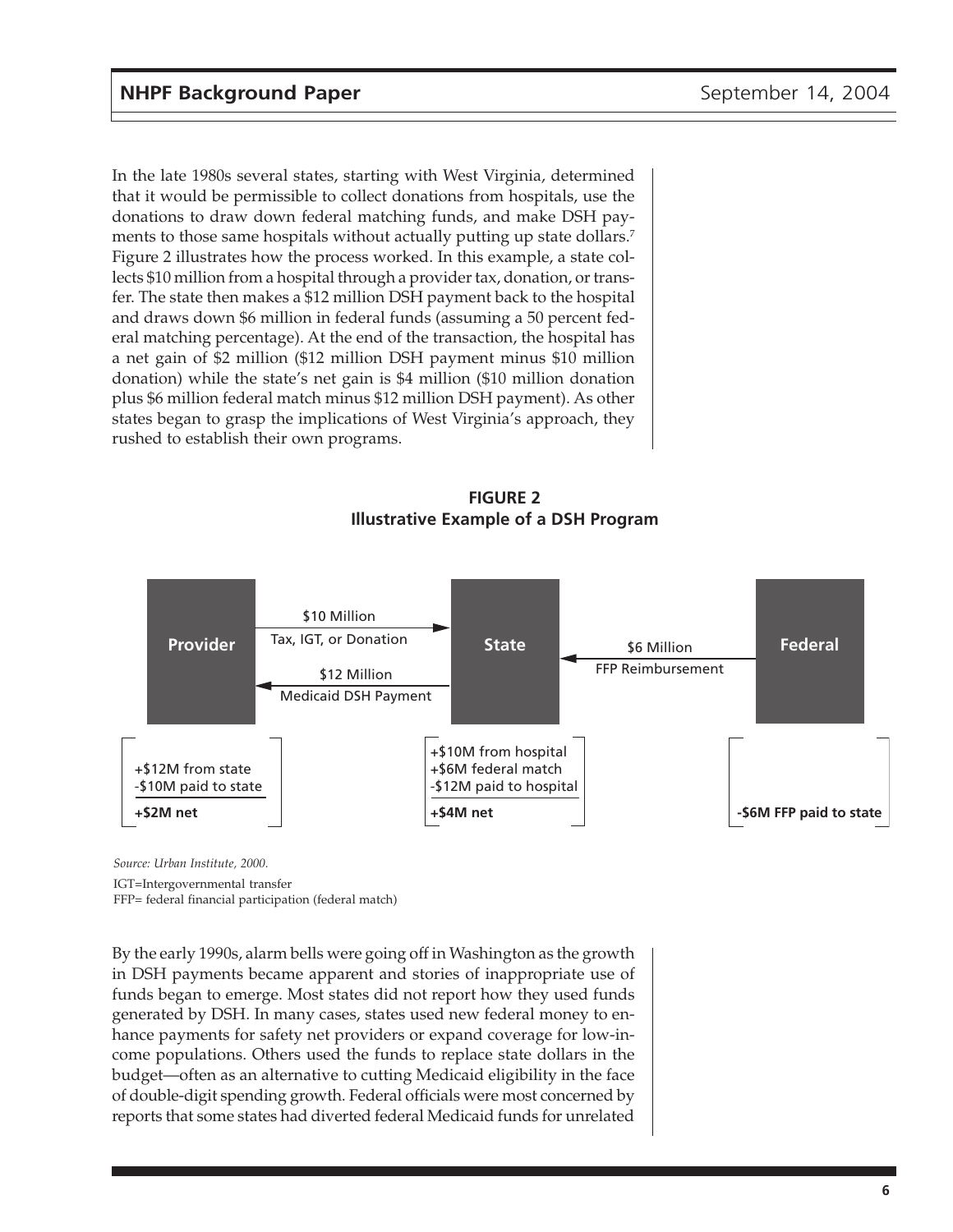purposes. They were also concerned about reports of "recycling" where states would use excess DSH funds as the state share of new Medicaid expenditures to draw down additional federal payments. Certain states established DSH payments far in excess of what Congress would likely consider reasonable or rational. For example, in 1992, DSH payments were 51 percent of total Medicaid program spending in New Hampshire, 36 percent in Louisiana, and 31 percent in Missouri.8

#### **Congressional Restrictions on Medicaid DSH**

Congress's first major action to curb state abuses came with the Medicaid Voluntary Contribution and Provider-Specific Tax Amendments of 1991 (P.L. 102-234). The law banned most provider donations and required that provider taxes be (*a*) broad based, (*b*) uniformly imposed, and (*c*) structured so that providers are not held harmless for the cost of the tax. Congress also passed state-specific DSH allotments and limited future growth in these allotments to the annual rate of increase in total Medicaid spending. The new law substantially reduced states' use of provider taxes to fund Medicaid and put the brakes on growth in total DSH payments. However, it also locked in large inequities in states' ability to utilize DSH that persist today. A few states made major program changes to preserve federal funding they expected to lose. The most notable example was Tennessee, which negotiated an exceptionally generous federal Section 1115 Medicaid waiver to implement broad eligibility expansions under a new managed care program called Tenncare. While the new law eliminated the mechanism Tennessee had used to finance a large proportion of its Medicaid program, the waiver preserved the high levels of funding Tennessee received prior to the 1991 reforms.

The 1991 restrictions were the beginning of a continuing conflict over Medicaid financing. Most states found they could not muster political support for allowable provider taxes that required some hospitals to pay new taxes that would not be reimbursed through DSH payments. Instead many states shifted to intergovernmental transfer (IGT) programs. Under IGTs, state or local governments that operate hospitals transfer funds to Medicaid as the state match for DSH payments. Under this arrangement, states directed a large share of DSH payments to a relatively small number of public hospitals. In a 1994 report, the General Accounting Office (now the Government Accountability Office), or GAO, identified IGT programs that allowed Michigan, Tennessee, and Texas to obtain about \$800 million in federal Medicaid matching funds without committing state funds.<sup>9</sup>

In the Omnibus Reconciliation Act of 1993, Congress imposed hospitalspecific DSH caps, limiting payments to 100 percent of unreimbursed costs of care for Medicaid and uninsured patients. The law provided a transition period for "high-volume" DSH hospitals, capping payments at 200 percent in fiscal year (FY) 1995 and 100 percent in FY 1996. Although the hospital-specific DSH caps reduced states' ability to game **Certain states established DSH payments far in excess of what Congress would likely consider reasonable or rational.**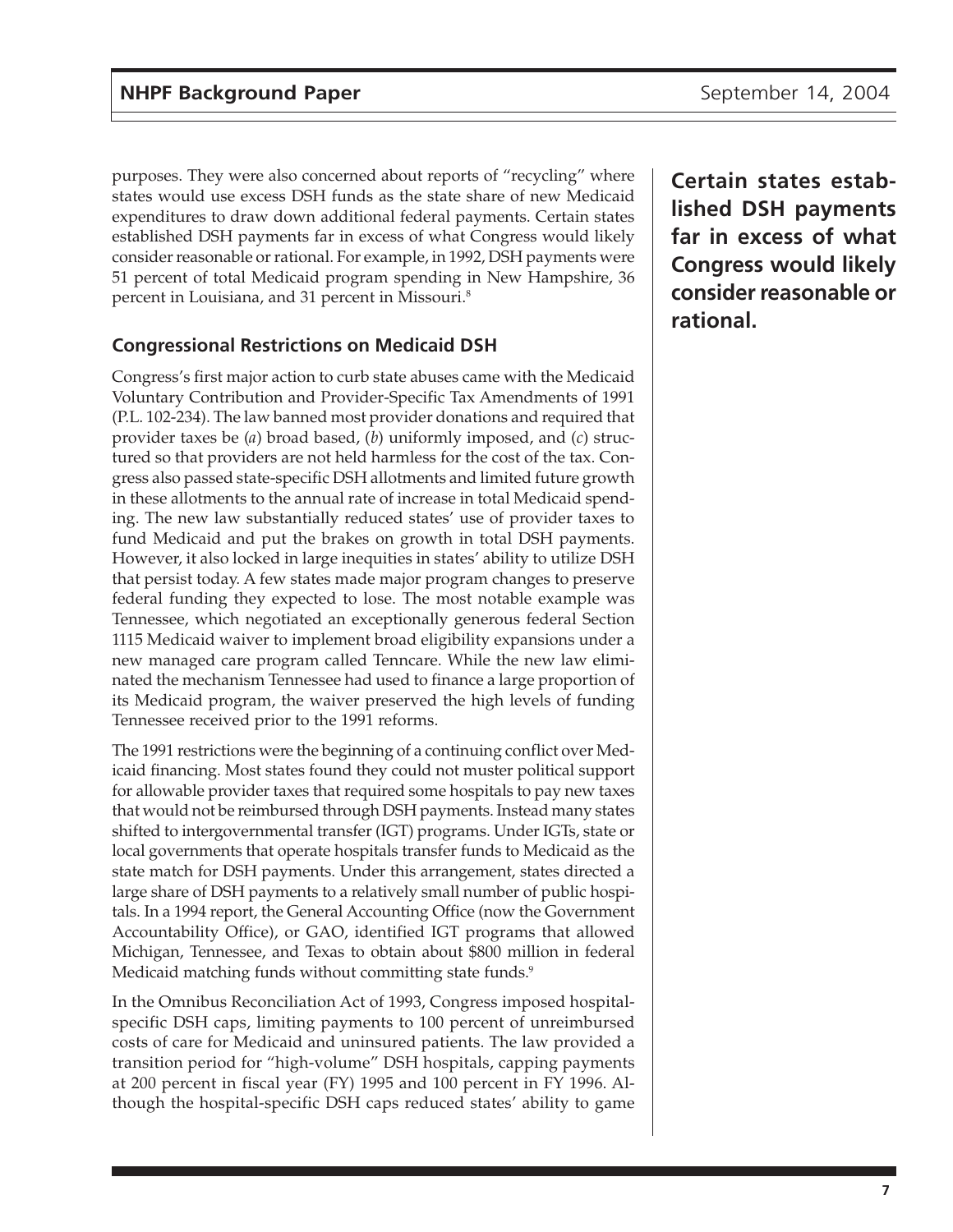the DSH program, Congress has since created exceptions to the caps for certain states and hospital categories.10

The Balanced Budget Act (BBA) of 1997 cut Medicaid DSH payments further, reducing state allotments by 8.6 percent between 1998 and 2002 and limited spending on institutions for mental disease (IMDs). Since its inception, Medicaid has specifically excluded coverage for services delivered to patients between the ages of 21 and 64 in an IMD.<sup>11</sup> Since many IMDs are state-owned, patient care in these facilities has been state-funded. Recognizing that the "IMD exclusion" relates only to reimbursement for services and that DSH payments need not be linked to specific patients or services, many states in the early 1990s substituted Medicaid DSH funding for state IMD funding, in some cases generating large financial windfalls.12 The BBA limited IMD spending to 33 percent of a state's total DSH payments, reducing windfalls for certain states. Finally, the BBA required states to submit data to HCFA documenting DSH payments to individual hospitals.

In 2000, Congress passed the Medicare, Medicaid, and SCHIP Benefits Improvement and Protection Act (BIPA). The law eliminated the BBA's DSH cuts for FY 2001 and FY 2002 and reinstated an annual increase in state allotments based on the consumer price index. But BIPA allowed the full BBA cuts to become effective in FY 2003, creating what has been called the "DSH cliff." The DSH cliff went into effect as scheduled, reducing state allotments by 11.6 percent. However, the Medicare Prescription Drug Improvement and Modernization Act (MMA) of 2003 increased 2004 state allotments by 16 percent. For most states, the allotments in the drug bill will remain level in subsequent years, but low DSH states (those with allotments less than 3 percent of total Medicaid spending) receive a 16 percent annual increase through 2009—doubling their allotments over a five-year period.

The DSH program's history illustrates inherent tensions in Congress between those who want to use Medicaid as a vehicle to finance care for low-income uninsured persons and those who want to control the growth in federal Medicaid payments. Congressional action to limit federal DSH funding has often been followed by new legislation to increase it, as illustrated by passage of the MMA. The BIPA of 2000 simultaneously increased DSH caps for public hospitals and eliminated state loopholes for using Medicaid upper payment limits (see sidebar, page 9—UPL: A New State Approach). Medicaid policymaking has been intensely political and rife with special deals such as the 1997 exemptions to hospital-specific DSH limits for California hospitals. Members of Congress who oppose Medicaid fiscal gamesmanship often support their own governors when state funding is on the line.

### **The Continuing Federal-State Conflict**

The most recent federal action to rein in special Medicaid hospital payments came in a January 2004 CMS proposal to review state plans for **Congressional action to limit federal DSH funding has often been followed by legislation to increase it.**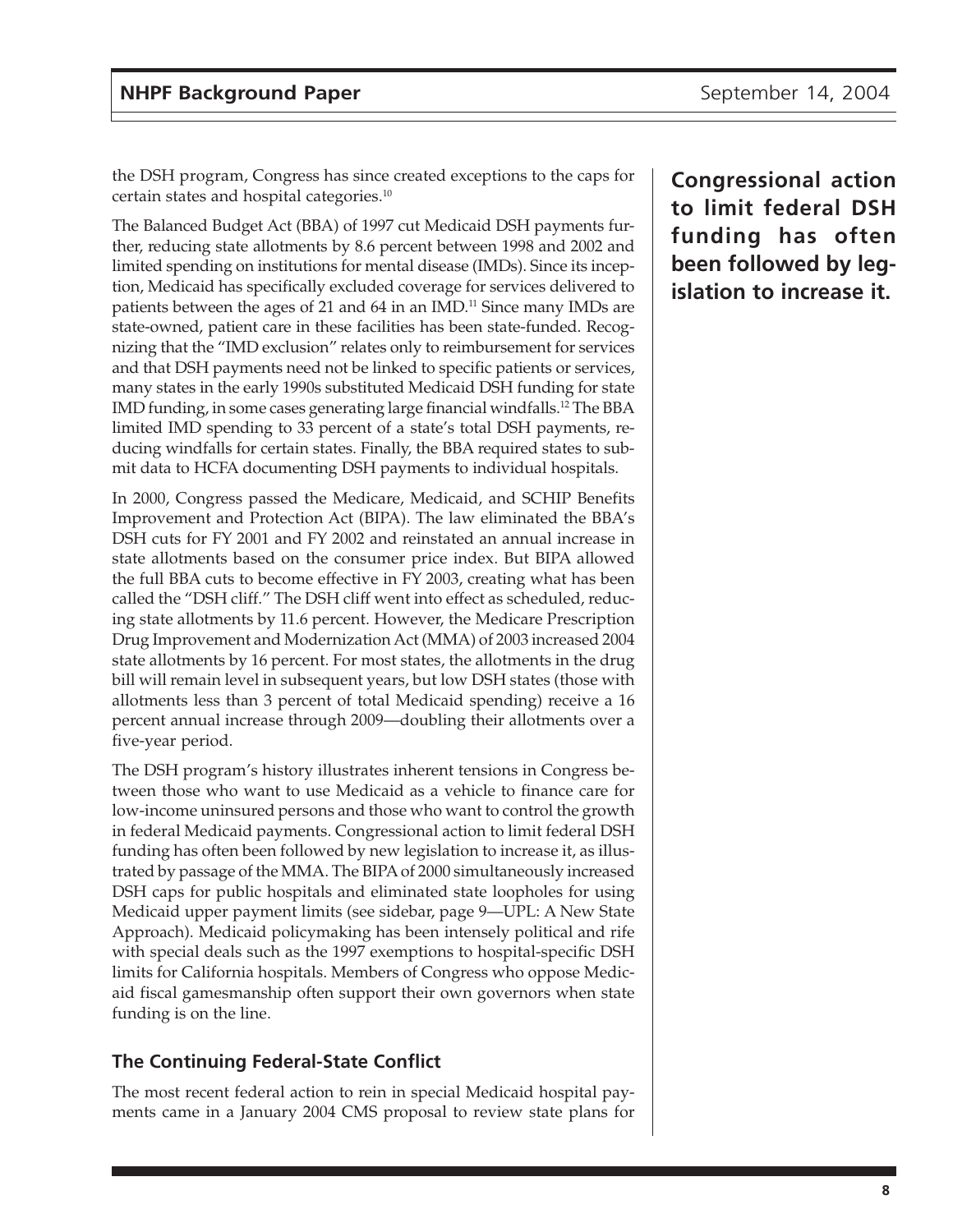Medicaid spending prospectively. The proposal, which was buried in the January 7 *Federal Register* and had a one-day comment period, caused an outcry. On February 20, Department of Health and Human Services (DHHS) Secretary Tommy Thompson delayed plans to implement these changes and announced a "consultation period" with the National Governors Association. The continuing duel between states and federal regulators has created substantial animosity without much progress towards more rational policies. Efforts are hampered by a lack of reliable data detailing what is actually happening in state programs. States have resisted attempts to develop accurate reporting systems, fearing that this would be an initial step toward reduced funding. States are unlikely to cooperate without a roadmap for reform they perceive as equitable.

### **CURRENT STATUS OF MEDICAID DSH**

The Medicaid DSH program as it exists today is an amalgam of 50 state programs with different rules, varying resource levels, and few reporting requirements. While federal legislation enacted in the 1990s essentially halted the program's exponential growth, Congress continued to allow state flexibility to structure DSH programs within federal funding constraints. DSH payments declined from 14 percent of total Medicaid spending in 1992 to about 7 percent in 2002. However, the federal DSH allotments locked in funding inequities that arose between states that aggressively maximized DSH payments early on and

#### **UPL: A NEW STATE APPROACH**

Following the DSH restrictions, states continued to explore new revenue maximization strategies, perhaps most significantly upper payment limit (UPL) programs.<sup>13</sup> Federal law states that Medicaid programs cannot make payments in excess of what "would have been paid under Medicare principles"—the UPL. Originally, this restriction was designed to limit the federal government's liability for Medicaid matching payments. However, states now use the UPL as a rationale for new supplemental payments that help them increase federal Medicaid revenue.

States are required to certify that Medicaid payments do not exceed the Medicare UPL in state plans submitted to the federal government. However, there is no standard methodology for calculating the UPL, which is applied as an aggregate payment limit for broad classes of providers such as hospitals and nursing homes. Medicaid DSH payments are excluded from the UPL calculation.

In the mid-1990s, several states saw an opportunity to use the "room under the upper limit" as a rationale for supplemental payment programs. There were very few federal limits on supplemental payments, so that states could make large UPL payments to individual providers while remaining within aggregate limits. States structured UPL programs much like the original DSH programs—using provider taxes or intergovernmental transfers as the state share to generate federal matching funds, then making supplemental payments back to contributing providers.

A 2001 analysis by the DHHS Office of the Inspector General identified 28 state UPL programs accounting for more than \$10 billion in FY 2000 Medicaid payments.<sup>14</sup> Evidence to date suggests that states retain a relatively high percentage of UPL program gains rather than paying them to providers.<sup>15</sup> CMS modified its UPL regulation to establish aggregate caps for three categories of hospitals (private, state, and public nonstate) in 2001 but did not enact limits on provider-specific UPL payments. In contrast, the GAO has a longstanding recommendation that Congress limit UPL payments to provider costs.16

those that were slow to follow. In 2001, five states reported DSH payments of at least \$1,000 per resident below 100 percent of the federal poverty level, while 16 states reported payments of less than \$100 per low-income resident (Table 1, see Appendix).

Despite evidence that many major safety net hospitals rely heavily on Medicaid DSH, the program's impact on care to the poor is difficult to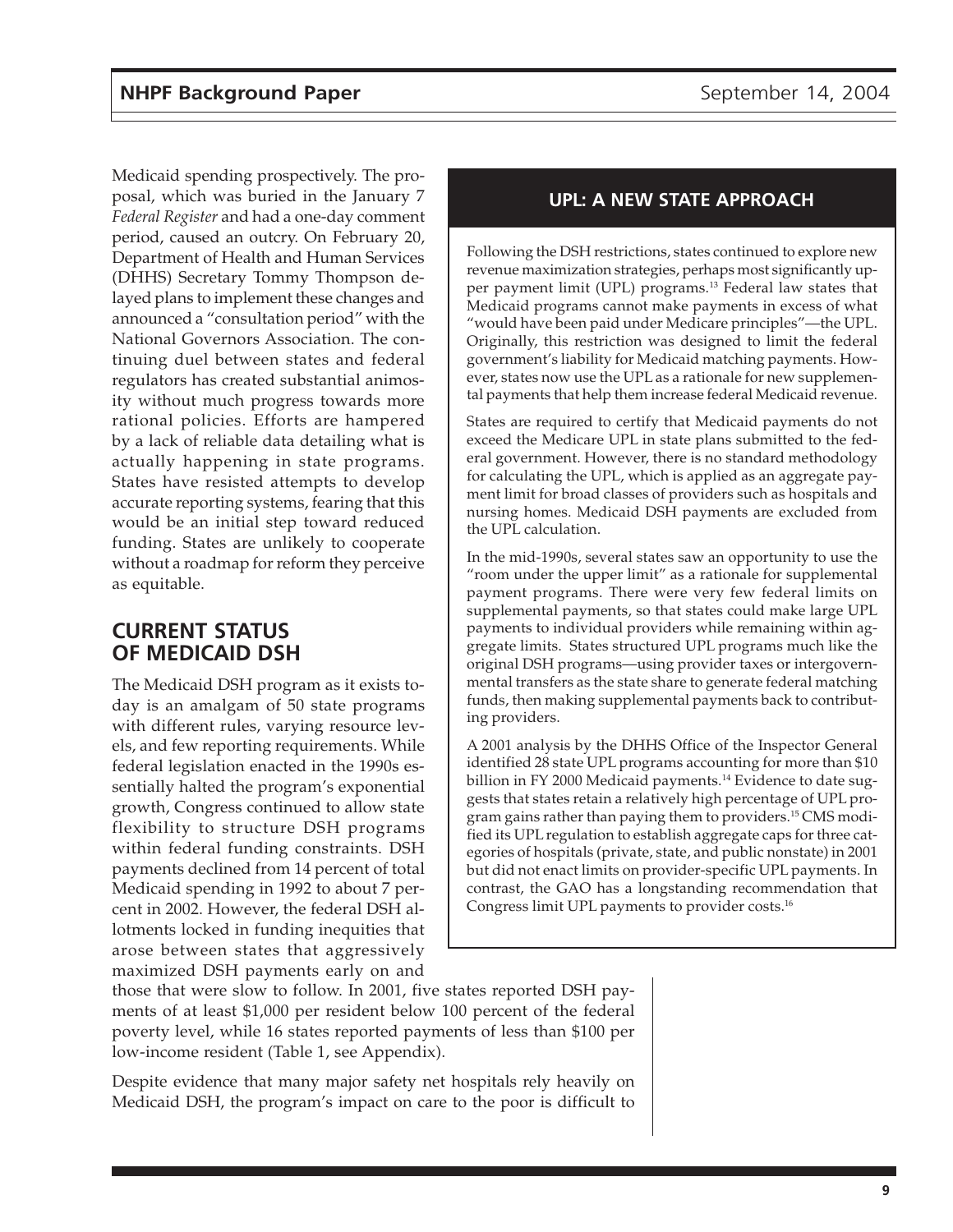document with precision. Federal officials struggle to make informed decisions in the absence of basic program information, including the following:

■ How are individual state DSH programs structured?

■ What proportion of reported DSH payments are available to finance care for low-income patients after netting out funds returned to states through provider taxes and IGTs?

■ What proportion of net DSH payments go to safety net as opposed to non–safety net hospitals?

■ How much funding do state and local governments actually contribute to Medicaid DSH?

#### **State Medicaid DSH Program Structure**

While each state DSH program is unique, several general approaches are relatively common. One is for states to structure programs using the OBRA 1987 guidelines that defined DSH hospitals. For example, in Wisconsin, qualifying hospitals must have a low-income utilization rate (LIUR) of at least 25 percent or a Medicaid utilization rate that is one standard deviation above the statewide mean. Qualifying hospitals are paid using an addon to the Medicaid DRG rate that ranges from 3.0 percent to 4.5 percent, depending on each hospital's LIUR. Wisconsin's DSH program is relatively modest, with payments of about \$50 million in 2002.17 The state share of DSH is financed predominantly with general revenues, although Wisconsin also uses an IGT from Milwaukee County to help finance the county's General Assistance Medical Program. This OBRA 1987 approach is more common for states with small DSH programs and few public hospitals.

Another general approach is illustrated by states that direct the majority of DSH funds to public hospitals—creating a structure where the state share of DSH payments can be financed through intergovernmental transfers. In California, both public and private hospitals are eligible for DSH if they meet the OBRA 1987 guidelines. However, DSH payments are based on a mathematical formula designed to achieve a predetermined distribution of payments between public and private hospitals. The formula takes into account hospital type and LIUR and rewards Medicaid days more than charity care. Funds not expended in base payments are distributed through supplemental payments to remaining DSH hospitals. In 2002, approximately one-third of California hospitals received DSH payments that totaled approximately \$1.4 billion. The state share is financed primarily through IGTs from counties and the University of California.

A third general approach is to make DSH payments to virtually all hospitals in the state. Such programs typically exist in states, such as New York, Massachusetts, and Ohio, that finance DSH payments in part through a provider tax. New York, for example, has an indigent care pool that qualifies for federal matching funds under the DSH program. Hospitals qualify for pool payments if their bad debt and charity care costs are at least 0.5 **While each state DSH program is unique, several general approaches are relatively common.**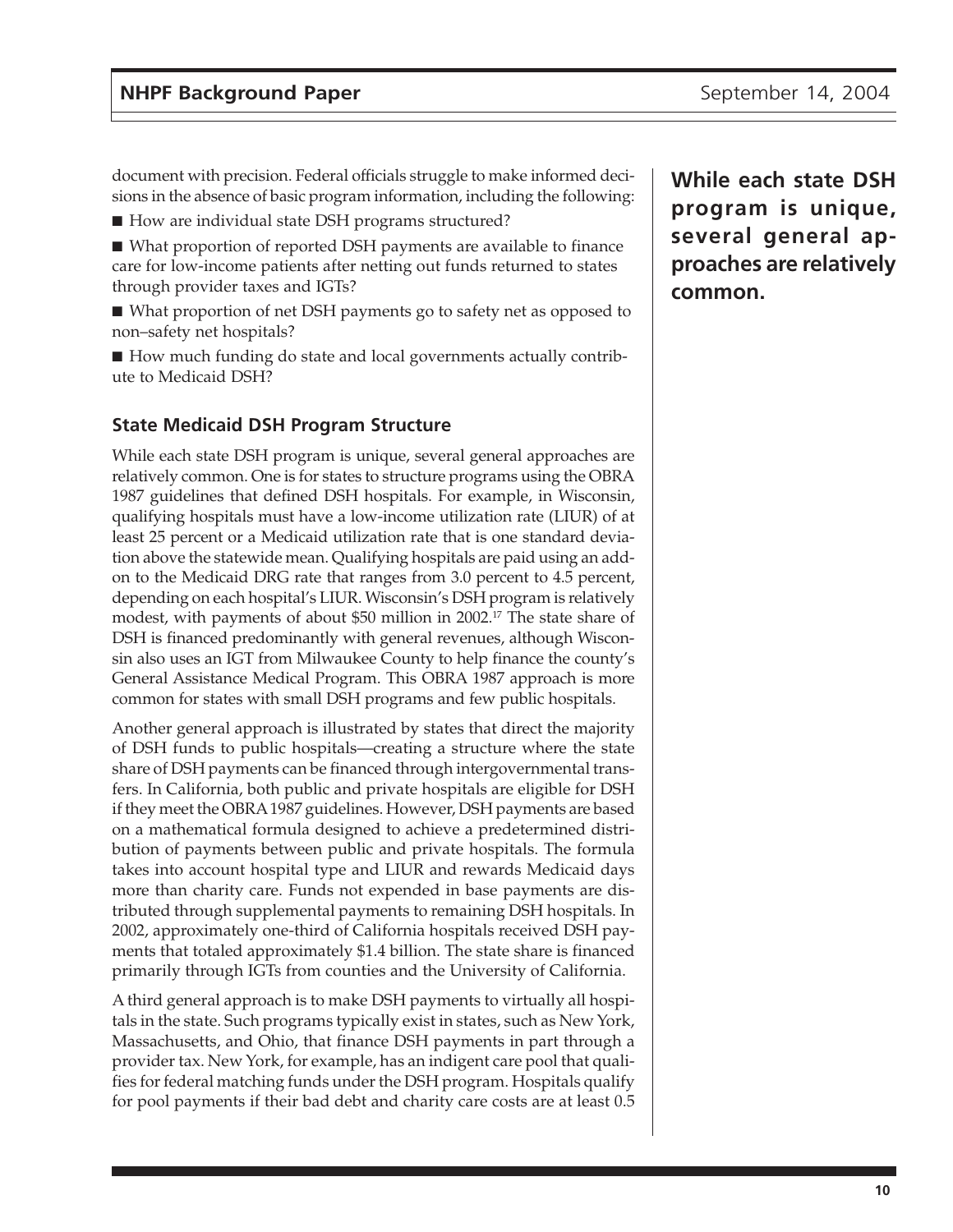percent of total hospital costs. As a result, virtually all New York hospitals receive DSH payments. The state pays between 60 and 100 percent of hospitals' uncompensated care costs, depending on their bad debt and charity care percentage. New York also has created supplemental DSH programs for public hospitals. New York's FY 2002 DSH payments were about \$2.9 billion. The state's share of indigent care pool payments is financed by a uniform assessment on hospital's private-sector charges and an insurer assessment. The state's share of the public-sector DSH programs is financed primarily by IGTs.

#### **Net DSH Payments to Hospitals**

Despite success limiting aggregate growth in Medicaid DSH payments, federal officials remain concerned about whether states actually use these funds to support hospital uncompensated care. The federal government requires states to report hospital-specific DSH payments to CMS but does not require hospital-specific information about transfers back to states through provider taxes and intergovernmental transfers. As a result, these reports provide little insight into what is really happening to DSH funds.

The Urban Institute, however, has conducted state surveys on the sources and uses of Medicaid DSH funds for FY 1993, FY 1997, and FY 2001.<sup>18</sup> The 2001 survey includes DSH data from 32 states accounting for about twothirds of that year's total payments. Although the survey data are not a complete or audited accounting of Medicaid DSH programs, they do offer the most comprehensive picture of DSH financing available to date. The surveys also illustrate how state programs have evolved over time in response to federal legislative changes.

States responding to the Urban Institute's DSH survey reported \$10.7 billion in total DSH payments. Of this amount, net DSH gains to hospitals or state governments (defined by the Urban Institute as federal matching funds) were \$6.2 billion (Table 2, see Appendix). Almost 74 percent of the net DSH gains went to private or nonstate hospitals, 15 percent went to state hospitals, and 11 percent were kept by states as residual funds. In 2002, the federal government made \$9 billion in matching payments on total reported DSH payments of \$15.9 billion. Extrapolating from the survey percentages suggests that hospitals received \$8.1 billion in 2002 net DSH payments (total DSH payments minus provider taxes and IGTs). However, this amount understates net DSH payments to hospitals because the Urban Institute's definition does not include payments financed by state general revenues.

The distribution of DSH gains varies by state (Table 3, see Appendix). For example, New Jersey made \$699 million in DSH payments to private hospitals while drawing down \$577 million in federal matching funds for DSH, suggesting that the state contributed at least \$122 million in state general revenues to fund DSH payments to private hospitals. Nine of the 32 survey states made net state DSH contributions, although these were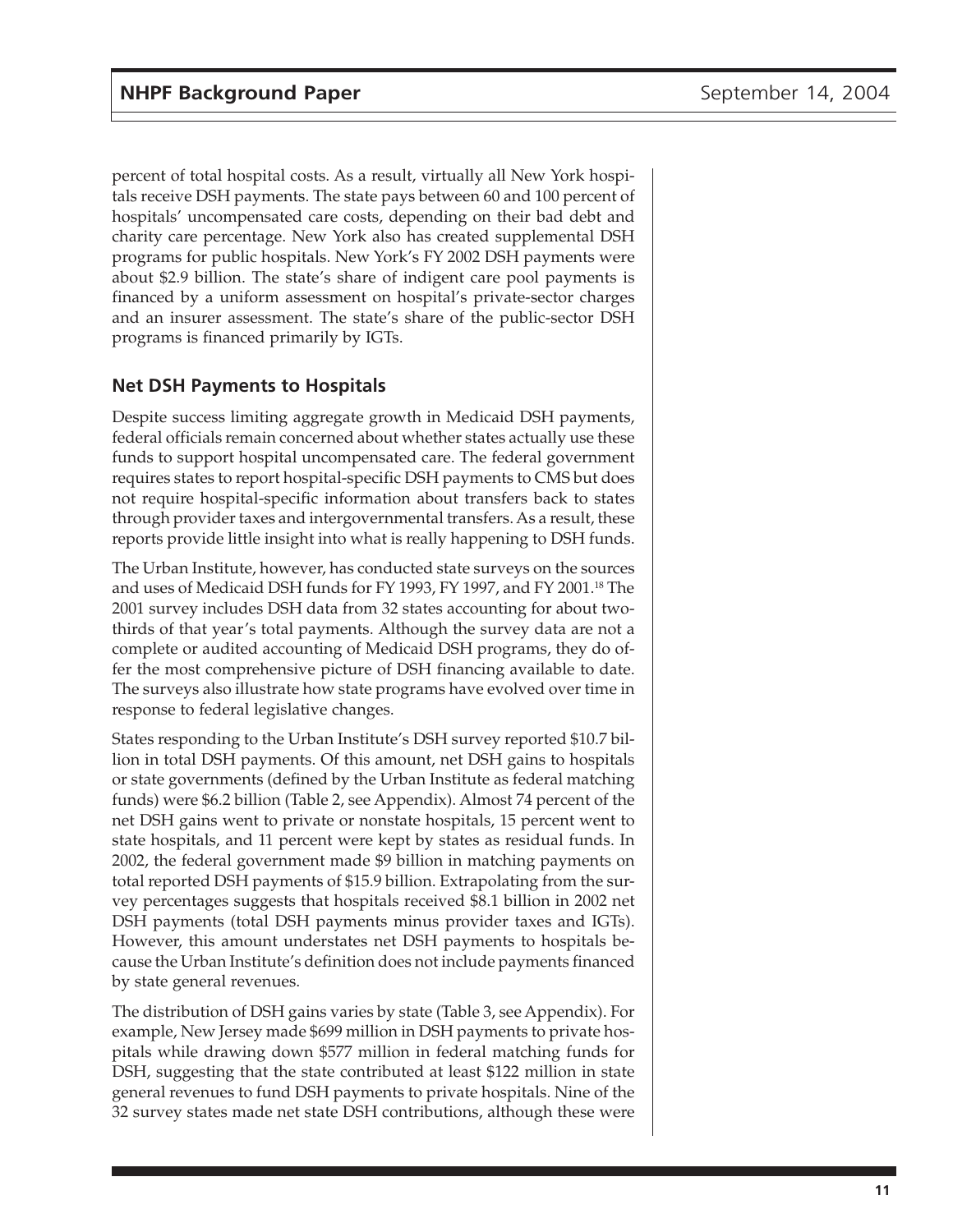relatively modest in all but New Jersey and Connecticut. In contrast, some states captured large DSH gains. For example, Louisiana financed its 2001 DSH program predominantly with state appropriations but made the majority of DSH payments to state hospitals. In 2001, Louisiana's net state gain was almost \$540 million. However, Louisiana did not report a transfer of funds from state hospitals back to the general fund, suggesting that the gains finance health services delivered at state hospitals.

#### **DSH Payments to Safety Net Hospitals**

Hospitals are the nation's largest providers of uncompensated care, delivering a substantially larger volume of services to low-income patients than community health centers, local clinics, or private physicians. Medicaid DSH is the largest source of federal funding for uncompensated hospital care. However, the burden of uncompensated care is highly variable across hospitals, and policymakers are justifiably interested in understanding how well payments are targeted to safety net providers.

A September 2002 report prepared for the Office of the Assistant Secretary of Planning and Evaluation (ASPE) by RAND and the Urban Institute identifies four major dimensions of safety net hospitals. The hospital must have a legal mandate or mission to serve individuals regardless of their ability to pay, provide service to vulnerable populations (for example, uninsured persons, homeless persons, those with substance abuse problems or mental illness), provide a disproportionate amount of care to lowincome populations, and make available specialized services such as trauma care and emergency room services.<sup>19</sup> The structure of the health care safety net varies from community to community. In cities such as Dallas and Los Angeles, the majority of hospital care provided to uninsured and Medicaid patients is concentrated in a small number of public hospitals. In cities such as New York and Detroit, care for the uninsured is shared across a broad range of institutions.<sup>20</sup> Therefore, the health care safety net includes hospitals that vary in size, location, and governance.

The ASPE study analyzed the distribution of DSH payments across hospitals and estimated that 64 percent of net Medicaid DSH payments went to hospitals with at least 30 percent low-income patients while 80 percent of net payments went to hospitals with at least 20 percent low-income patients.<sup>21</sup> Furthermore, it found that 63 percent of net Medicaid DSH payments went to hospitals with Medicaid utilization rates at least one standard deviation above their statewide average. Roughly 75 percent of net Medicaid DSH payments went to hospitals that had negative total margins before receiving these payments. These findings imply that DSH cuts would result in service reductions for uninsured patients. The ASPE study conducted simulations of Medicaid DSH payments using alternative distribution formulas. The authors concluded that the current distribution of net DSH payments targets financially vulnerable safety net hospitals at least as well as alternatives examined in the report.

**Medicaid DSH is the largest source of federal funding for uncompensated hospital care.**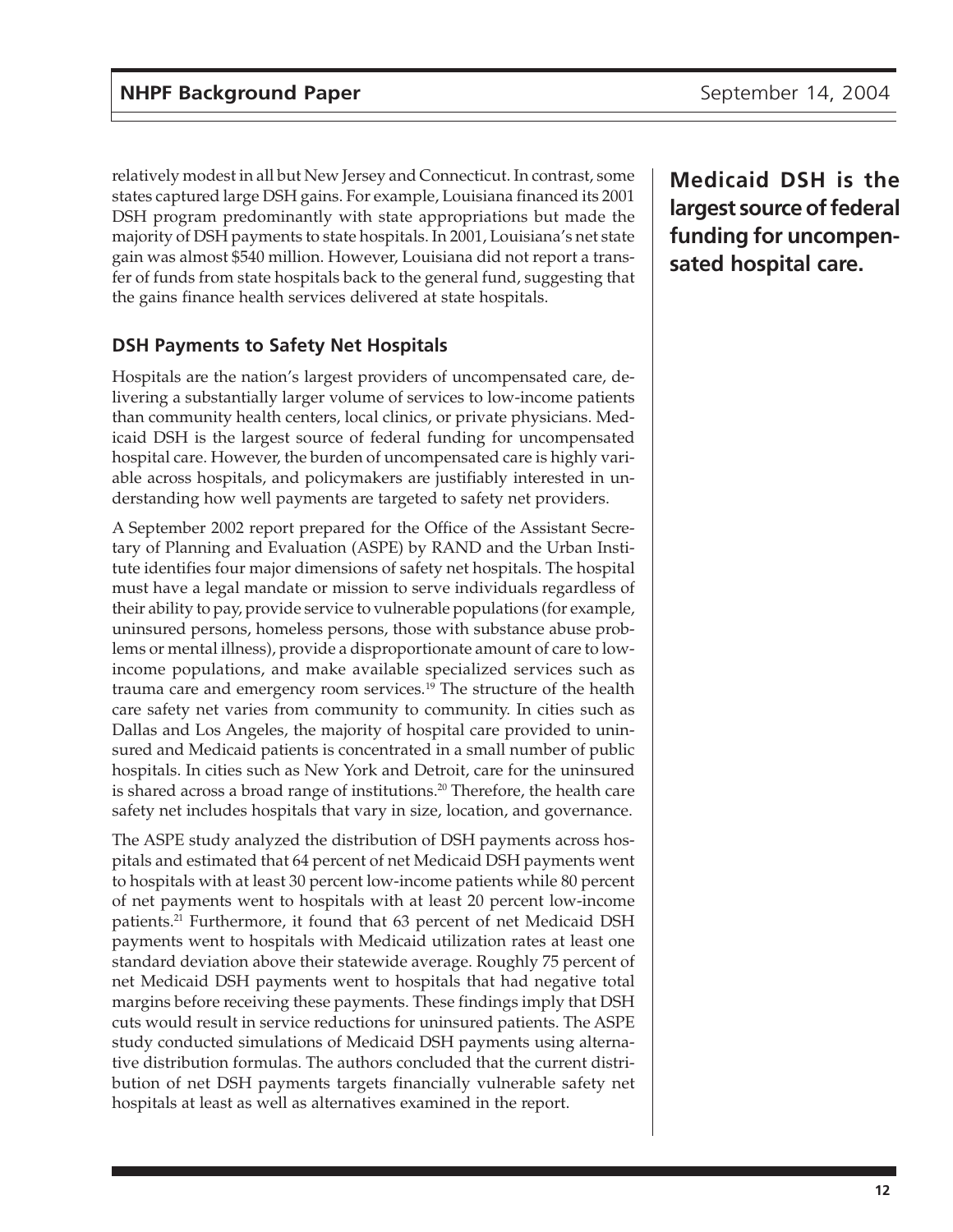Taken together, the Urban Institute's DSH survey and the ASPE study suggest that the majority of federal DSH funds accrue to hospitals and that a substantial proportion of these funds flow to safety net institutions. However, the extent to which DSH funds can be considered well-targeted to safety net institutions varies across states. Safety net providers in states with low DSH allotments receive very limited DSH funding. This remains a major gap in the program's ability to target payments to providers with the greatest need.

Although recent research has provided improved insight into the program's financial flows, very little is known about how hospitals use DSH funding to render care to uninsured patients. To assess this issue in greater detail, DHHS sponsored another study by the Urban Institute to examine selected programs that use DSH funds to enhance care for uninsured patients.22

The experience of Denver Health (DH) illustrates the role of DSH in supporting a local safety net program. DH, the principal source of care for uninsured patients in the Denver metropolitan area, includes a 350-bed hospital, 11 federally qualified community health centers, the local health department, and 12 school-based clinics. In 1991, DH faced a \$40 million operating deficit, but a rapid infusion of Medicaid DSH funding in the 1990s was a critical factor in DH's subsequent financial turnaround. Between 1991 and 2000, DH received nearly \$320 million in DSH funding. In 1999, DH provided approximately \$75 million in care to the uninsured, \$39 million of which was supported by net DSH payments. In addition to supporting direct care, Medicaid DSH has allowed DH eliminate its operating deficit, invest in new infrastructure, and reorganize into a vertically integrated delivery system that can deliver care in a more coordinated and cost-effective manner.

#### **State and Local Government Contributions to Medicaid DSH**

Congressionally mandated restrictions on provider taxes caused a major shift in Medicaid DSH financing. According to the Urban Institute survey, local government funding used to finance the state share of DSH payments increased from 27 percent in 1993 to 47 percent in 2001, while provider taxes declined from almost 50 percent of the state share in 1993 to 11.6 percent in 2001 (Table 4, see Appendix). Local government funds are considered a legitimate source of Medicaid financing. According to federal statute, up to 60 percent of the state share may come from local sources. States have a long history of local government revenue sharing. For example, New York has long required that county governments contribute part of the state share of Medicaid. Similarly, providerspecific taxes are legitimate sources of state funds if they conform to CMS regulations. The critical question is not whether states use local funding to finance the state share, but whether reported DSH payments are valid expenditures for hospital services.

**According to federal statute, up to 60 percent of the state share may come from local sources.**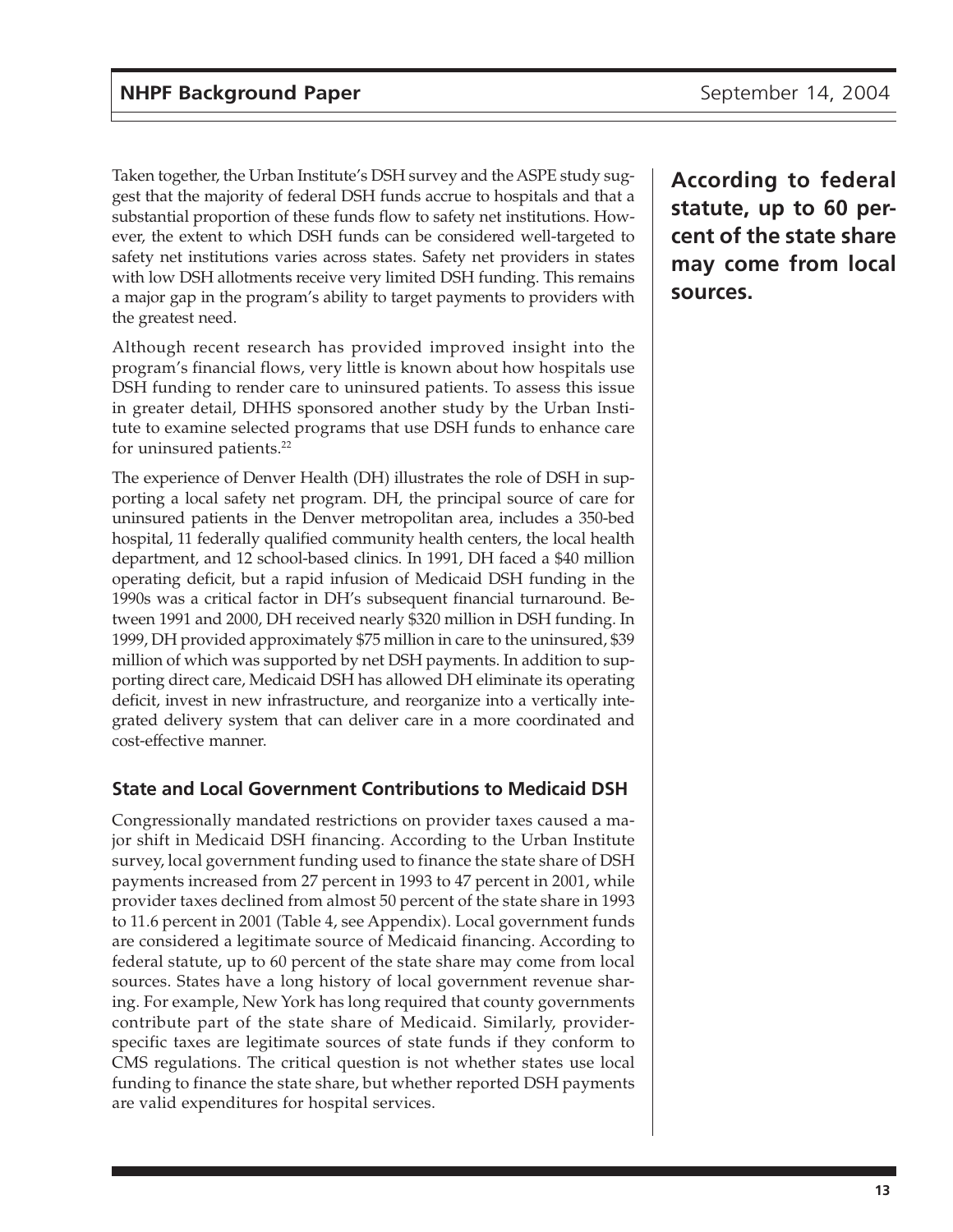Congressionally mandated hospital-specific DSH caps can substantially reduce state governments' ability to generate excess federal matching payments through the DSH program. Under caps that limit payments to 100 percent of hospitals' unreimbursed costs, states can still use intergovernmental transfers as the state share of DSH but cannot hold local governments harmless for the cost of these transfers. If a county hospital has \$10 million in unreimbursed costs, a state cannot make DSH payments to the hospital in excess of this amount. Figure 3 illustrates that a state with a 75 percent federal matching rate could use a \$2.5 million county IGT to draw down \$7.5 million in federal matching funds and then make a \$10 million DSH payment without appropriating state funds. The county hospital has a net DSH payment of \$7.5 million (DSH payment less IGT) but also has unreimbursed costs of \$10 million. Therefore, the county has to finance the remaining \$2.5 million in unreimbursed costs. This example illustrates that the 100 percent DSH cap requires either state or local government to contribute the full statutory nonfederal share of the Medicaid DSH payment. However, when hospital-specific DSH caps are raised above 100 percent (as is the case under BIPA for public hospitals in 2004 and 2005), states can still generate excess DSH payments that may be used to finance other health care services for low-income patients or diverted for other purposes.

### **THE FUTURE OF MEDICAID DSH AND FEDERAL SUPPORT FOR THE HEALTH CARE SAFETY NET**

Medicaid DSH provides essential funding to many safety net hospitals. In this capacity, the program helps maintain access to health services for low-income patients. While federal legislation has corrected many of the problems that occurred in the program's early years, Medicaid DSH still has significant flaws:

■ Lack of transparency and financial controls. Medicaid DSH lacks oversight mechanisms and financial controls that one would expect in a large government program. Studies by the GAO and others discuss how problems with oversight and management result in questionable federal expenditures.23 The absence of reliable data protects states that engage in questionable practices and limits the momentum of efforts to change the program in ways that would benefit low-income patients.

■ **Inequity across states.** The Medicaid DSH program is highly inequitable. States with large DSH allotments receive substantially more federal DSH funding than those with smaller allotments. State allotments are not based on need, but rather on historical program spending levels at the time when the federal government established state DSH allotments. States that were most effective in maximizing DSH funding in the early years have continued to benefit for more than a decade.

■ **Lack of incentives for delivery system reform.** The DSH program perpetuates a hospital-centric model of health care delivery. DSH does not fund nonhospital services and accordingly does not provide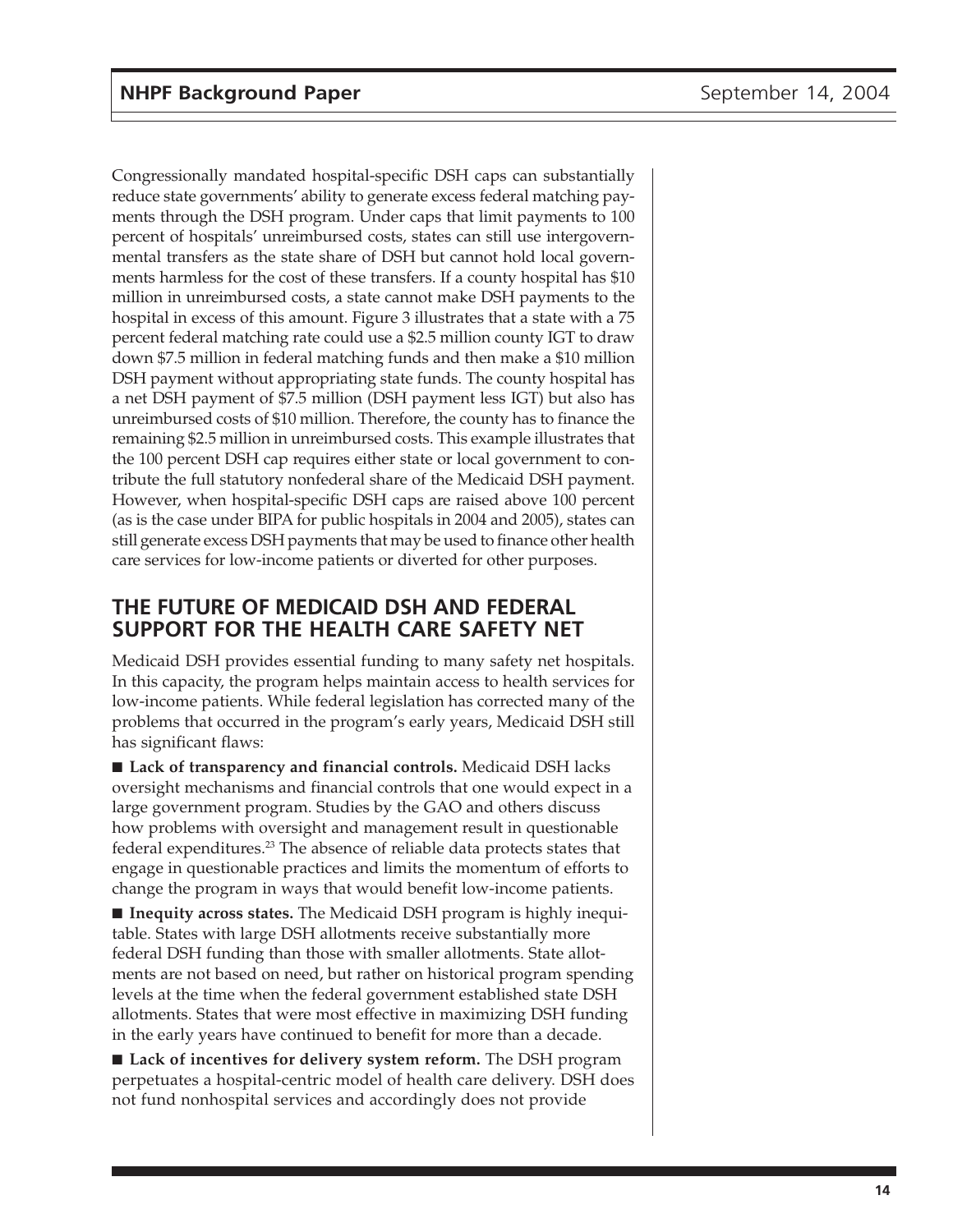incentives for investment in primary care and prevention programs designed to keep patients healthy and out of the hospital.

Enacting change will be difficult. Federal officials are reluctant to invest in a program some view as a raid on the federal treasury. Yet major reform without a new infusion of federal money will create shortfalls for certain states and providers that have come to rely on DSH funds.

### **Options for Change**

Proposals for structural changes to DSH policies that address the three major issues highlighted above include the following options:

**Establishing New Medicaid DSH Reporting Systems and Financial Controls —** The federal government continues to struggle with the notion of state flexibility in reviewing and approving financing methodologies. In 2002, the GAO added Medicaid to its list of "high-risk" programs, citing lack of financial controls over states claims for federal matching.24 The Bush administration has proposed establishing Medicaid block grants to reduce federal exposure to future growth in program costs and give states more management flexibility. Yet a recent report for the Kaiser Family Foundation argues that improving financial management within the current program structure is a viable alternative to more radical restructuring of the federal-state Medicaid partnership.<sup>25</sup> The report identifies a variety of specific actions to be considered, including the following:

- Creating a Medicaid financial oversight board.
- Developing a comprehensive plan for Medicaid fiscal integrity.
- Further clarifying allowable Medicaid funding sources.
- Publishing an upper payment limit methodology and applying it consistently across all states.
- Auditing supplemental payment programs.
- Redesigning CMS Medicaid information systems to collect key financial data from states.
- Reporting on effective matching rates.

In addition to controlling costs and reducing Medicaid's exposure to abuse, stronger fiscal controls would limit manipulations that create temporary winners, inequities among states, and financial dislocations when new rules are implemented to eliminate loopholes.

If improved transparency and accountability are considered priority areas for Medicaid DSH reform, the federal government could develop national standards for reporting hospital uncompensated care and a process for collecting consistent data on the volume of care delivered to low-income and uninsured patients. Some states, like Massachusetts, have specific definitions for charity care and require that hospitals document patients' financial status before they can receive uncompensated care funding. However, the only national data source is the American

**The federal government continues to struggle with the notion of state flexibility with respect to Medicaid financing.**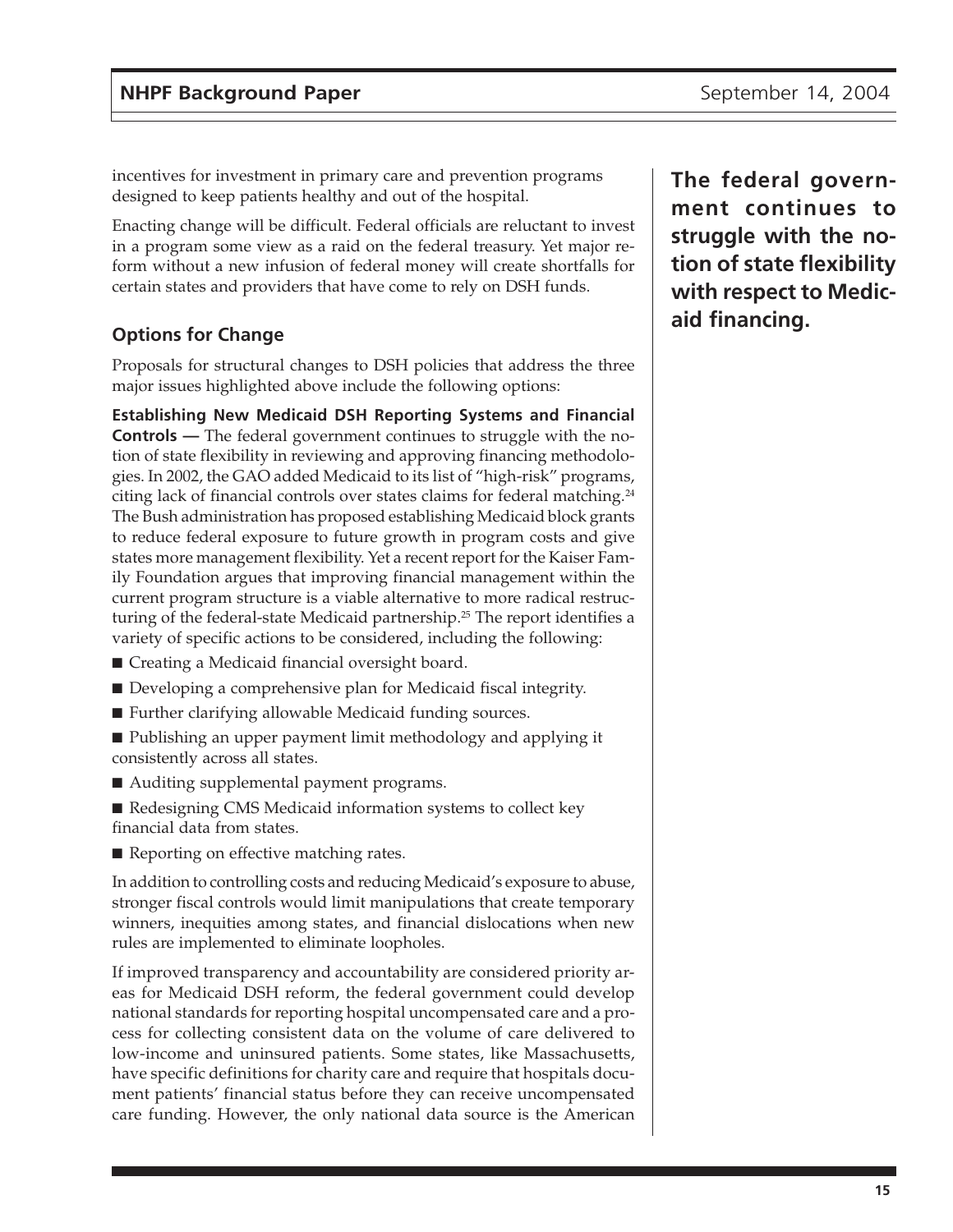Hospital Association (AHA) annual survey. Hospitals do not use consistent definitions for reporting bad debt and charity care to the AHA, nor is there any way to determine what proportion of this care is provided to uninsured patients. Furthermore, the AHA data are neither audited nor publicly available. National uncompensated care reporting standards would assist both the federal and state governments in targeting DSH payments to more precisely meet policy goals.

**Federalizing Medicaid DSH Payments —** Another way to control federal DSH payments and ensure a more equitable distribution of funds would be to establish a uniform federal Medicaid DSH program. Federal payments would go directly to hospitals, eliminating opportunities for states to engage in financial manipulations. Under this scenario, states could also make DSH payments, but these would not be eligible for federal matching funds.

Medicare already has a uniform federal DSH program. However, Medicare's current qualification criteria and payment formulas are not appropriate for Medicaid DSH. The ASPE analysis found that a smaller proportion of Medicare DSH payments went to hospitals with high ratios of low-income patients than the current state-based Medicaid DSH program. The Medicare Payment Advisory Commission has recommended that Congress require disproportionate share payments be distributed according to each hospital's share of low-income patient costs—defined broadly to include all care to the poor delivered in both inpatient and outpatient settings.<sup>26</sup> However, the ASPE study demonstrates that additional research and better data are needed to ensure payments are effectively targeted to hospitals with the greatest need.

The most difficult issue facing a federal Medicaid DSH program would be determining the level and distribution of funding. Some have suggested increasing the proportion of Medicaid DSH payments directed at hospitals that serve a very high percentage of low-income and uninsured patients.27 This approach is appealing to those who advocate greater federal support for "true" safety net providers. But such a change would result in large redistributions relative to the current structure.

**Developing New Funding Models to Support Integrated Systems of Charity Care —** A third option would be a new comprehensive institutional financing program for safety net providers designed to replace the existing patchwork of state and federal payments. By establishing stable, predictable, multiyear funding to support a full continuum of services for low-income patients, this option could create a financial structure that encourages integrated, coordinated systems of care. This approach could be structured like a global budget, providing selected safety net providers with the flexibility and financial incentives to treat patients in the most appropriate, cost-effective settings. Such a program would need to incorporate accountability guidelines and require health systems to demonstrate measurable progress in improving patient safety, service quality, and community health status in order to qualify for continued funding.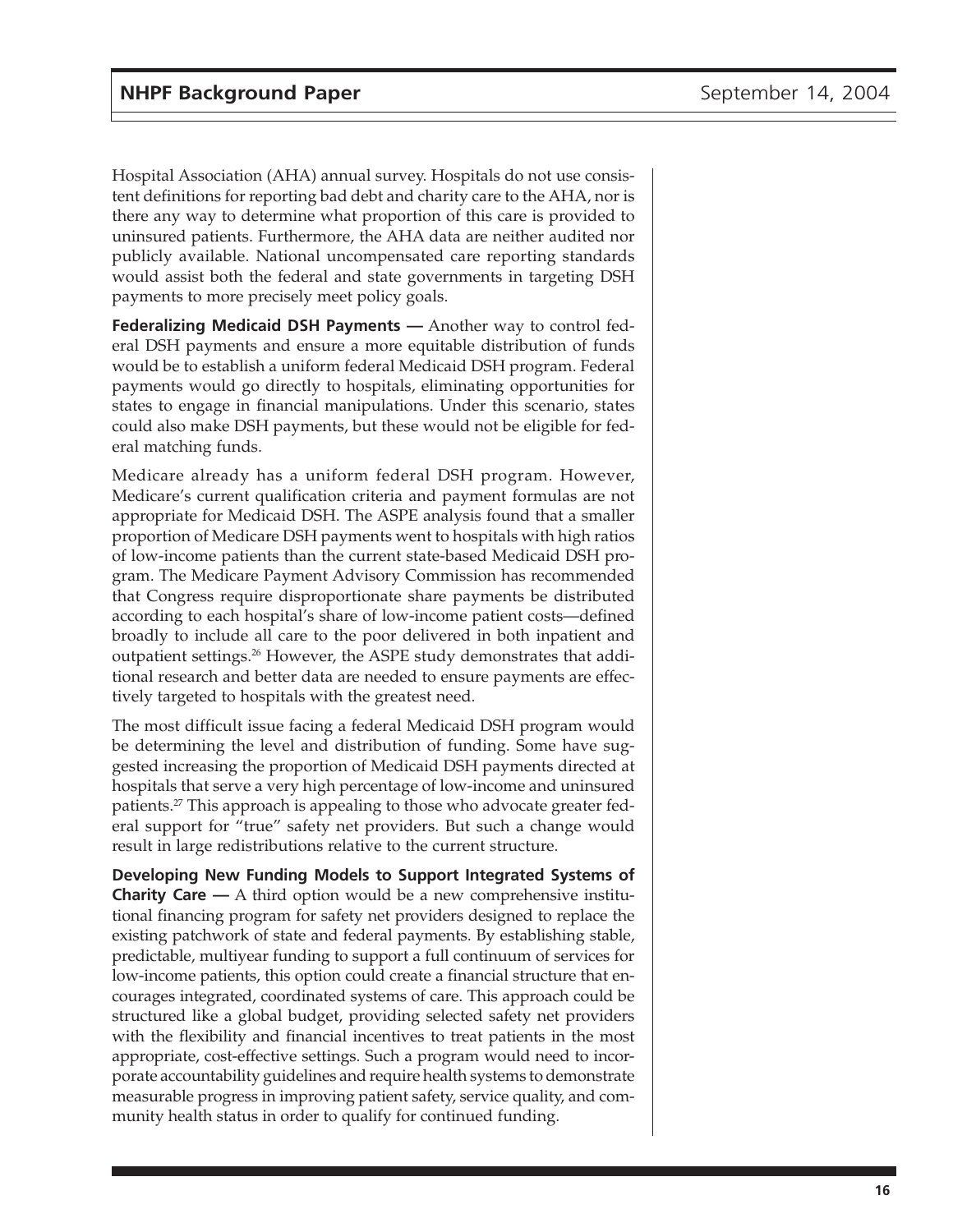### **CONCLUSION**

DSH is a critical source of financing for health care provided to lowincome and uninsured patients; however, it continues to be a focal point in the federal-state battle over Medicaid financing. The DSH program is complex and lacks good reporting systems and financial controls. Controversy over states' use of DSH programs to enhance federal Medicaid matching funds sometimes overshadows the importance of directing necessary funding to institutions that serve low-income patients. Furthermore, growth of supplemental payment programs like DSH that are financed by provider taxes and IGTs greatly complicates Medicaid program evaluation and oversight. In the absence of a viable plan to broadly expand health insurance coverage, support for providers that serve low-income patients will become increasingly critical. It is essential that states and the federal government come together to design funding strategies that equitably and effectively strengthen the nation's health care safety net.

### **ENDNOTES**

1. Jack Hadley and John Holohan, "The Cost of Care for the Uninsured: What Do We Spend, Who Pays, and What Would Full Coverage Add to Medical Spending?" Kaiser Commission on Medicaid and the Uninsured, Washington, DC, May 10, 2004.

2. Medicare DSH data are from the Centers for Medicare and Medicaid Services, "Hospital Cost Report: CMS-2552-96," U.S. Department of Health and Human Services; accessed August 6, 2004, at www.cms.hhs.gov/data/download/hcris\_hospital/default.asp. Medicaid DSH data are from the Centers for Medicare and Medicaid Services, "Quarterly Medicaid Statement of Expenditures for the Medical Assistance Program: CMS-64," U.S. Department of Health and Human Services; accessed June 15, 2004, at www.cms.hhs.gov/ medicaid/mbes/ofs-64.asp.

3. Ingrid Singer, Lindsay Davison, and Lynne Fagnani, "America's Safety Net Hospitals and Health Systems, 2001: Results of the 2001 Annual NAPH Member Survey," National Association of Public Hospitals and Health Systems, Washington, DC, September 2003; accessed August 27, 2004, at www.naph.org/Content/ContentGroups/Publications1/ MON\_2003\_09\_characteristics.pdf.

4. Lynne Fagnani and Jennifer Tolbert, "The Dependence of Safety Net Hospitals and Health Systems on the Medicare and Medicaid Disproportionate Share Hospital Payment Program," Commonwealth Fund, New York, November 1999.

5. The Medicaid utilization rate is the ratio of Medicaid inpatient days to total inpatient days. The low-income utilization rate is the sum of the ratio of Medicaid revenues divided by total revenues and the ratio of inpatient charity care charges divided by total charges.

6. See, for example, National Health Policy Forum, *The Basics: Medicaid Financing,* September 14, 2004, at www.nhpf.org/pdfs\_basics/Basics\_MedicaidFinancing.pdf.

7. Teresa A. Coughlin and David Liska, "The Medicaid Disproportionate Share Hospital Payment Program: Background and Issues," Urban Institute, Washington, DC, October 1997.

8. Fagnani and Tolbert, "Dependence."

9. U.S. General Accounting Office, "Medicaid: States Use Illusory Approaches to Shift Program Costs to Federal Government," GAO/HEHS-94-133, Washington, DC, August 1994, 2.

10. In 1997 Congress raised the hospital-specific caps for public hospitals in California to 175 percent. In 2000 it raised the caps to 175 percent for public hospitals for FY 2004 and FY 2005.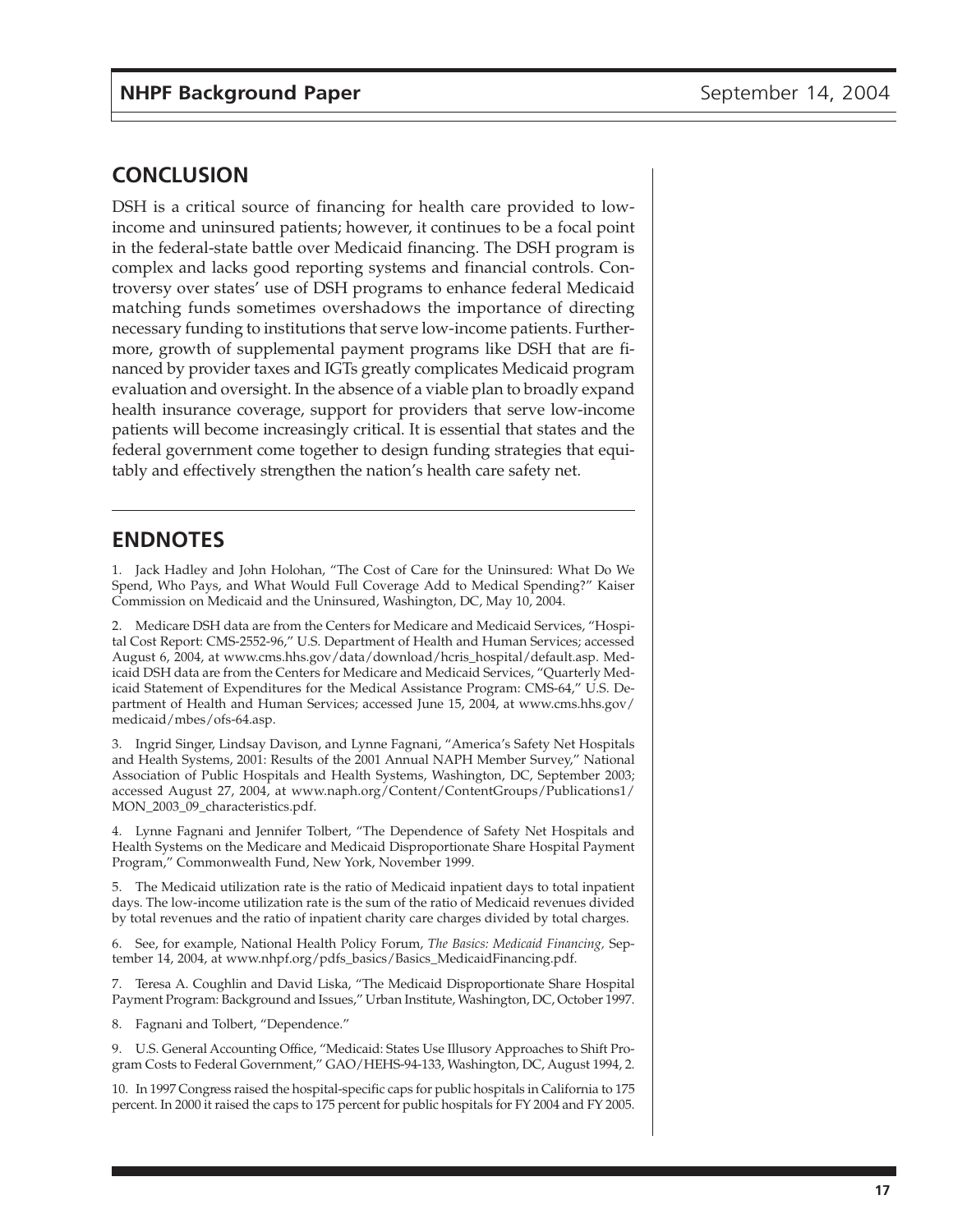11. Medicaid defines an IMD as "a facility of more than 16 beds that is primarily engaged in providing treatment services for individuals diagnosed with mental illness."

12. U.S. General Accounting Office, "Medicaid: Disproportionate Share Payments to State Psychiatric Hospitals," GAO/HEHS-98-52, Washington, DC, January 1998.

13. See, for example, Karen Matherlee, "The Federal-State Struggle over Medicaid Matching Funds: An Update," Background Paper, National Health Policy Forum, Washington, DC, May 31, 2002.

14. Office of the Inspector General, "Review of Medicaid Enhanced Payments to Local Public Providers and the Use of Intergovernmental Transfers," A-03-00-002 16, U.S. Department of Health and Human Services, Washington, DC, September 2001.

15. Teresa A. Coughlin, Brian K. Bruen, and Jennifer King, "States' Use of Medicaid UPL and DSH Financing Mechanisms in 2001," Urban Institute, Washington, DC, January 2003.

16. U.S. General Accounting Office (GAO), "Medicaid: Improved Federal Oversight of State Financing Schemes Is Needed," GAO-04-228, Washington, DC, February 2004.

17. Summary information about DSH programs in Wisconsin, California, and New York is included in Barbara Wynn, Teresa A. Coughlin, Serhiy Bondarenko, and Brian Bruen, "Analysis of the Joint Distribution of Disproportionate Share Hospital Payments," Project Memorandum, Assistant Secretary of Planning and Evaluation, U.S. Department of Health and Human Services, September 20, 2002; accessed May 1, 2004, at http://aspe.hhs.gov/health/ reports/02/DSH/. Medicaid 2002 DSH payments reported in this section are from CMS-64 financial management reports accessed June 5, 2004, at www.cms.hhs.gov/medicaid/ mbes/ofs-64.asp. CMS-64 reports may differ from state-specific sources.

18. Coughlin, Bruen, and King, "States' Use," January 2003. See also Teresa A. Coughlin, Leighton Ku, and Johnny Kim, "Reforming the Medicaid Disproportionate Share Hospital Program," *Health Care Financing Review,* 22, no. 2 (Winter 2000); Teresa Coughlin, Brian Bruen, and Jennifer King, "States' Use of Medicaid DSH and UPL Financing Mechanisms," DataWatch, *Health Affairs*, 23, no. 2 (March/April 2004).

19. Wynn, Coughlin, Bondarenko, and Bruen, "Analysis."

20. Raymond J. Baxter and Robert E. Mechanic, "The Status of Local Health Care Safety Nets," *Health Affairs*, 16, no. 4 (July/August 1997).

21. Wynn, Coughlin, Bondarenko, and Bruen, "Analysis."

22. Teresa A. Coughlin, Stuart Guterman, Brian K. Bruen, and Amy Westpfahl Lutzky, "The Medicaid DSH Program and Providing Health Care Services to the Uninsured: A Look at Five Programs," Urban Institute, Washington, DC, March 2001.

23. See, for example, GAO, "Improved Federal Oversight"; U.S. General Accounting Office, "Medicaid: HCFA Reversed Its Position and Approved Additional State Financing Schemes," GAO-02-147, October 2001; Kathryn G. Allen, U.S. General Accounting Office, "Medicaid: State Financing Schemes Again Drive Up Federal Payments," GAO/T-HEHS-00-193, testimony before the Committee on Finance, U.S. Senate, Washington, DC, September 6, 2000.

24. U.S. General Accounting Office, "Major Management Challenges and Program Risks: Department of Health and Human Services," GAO-03-101, Washington, DC, 27–29.

25. Penny Thompson, "Medicaid's Federal-State Partnership: Alternatives for Improving Financial Integrity," Kaiser Commission on Medicaid and the Uninsured, Washington, DC, February 2004.

26. Medicare Payment Advisory Commission, *Report to the Congress: Medicare Payment Policy,* (Washington, DC: Medicare Payment Advisory Commission, March 1999), 60–66.

27. National Association of Public Hospitals and Health Systems, *Safety Net Financing: A Policy Source Book for Healthcare Executives*, ed. Jennifer Tolbert, (Washington, DC: National Association of Public Hospitals and Health Systems, June 2003).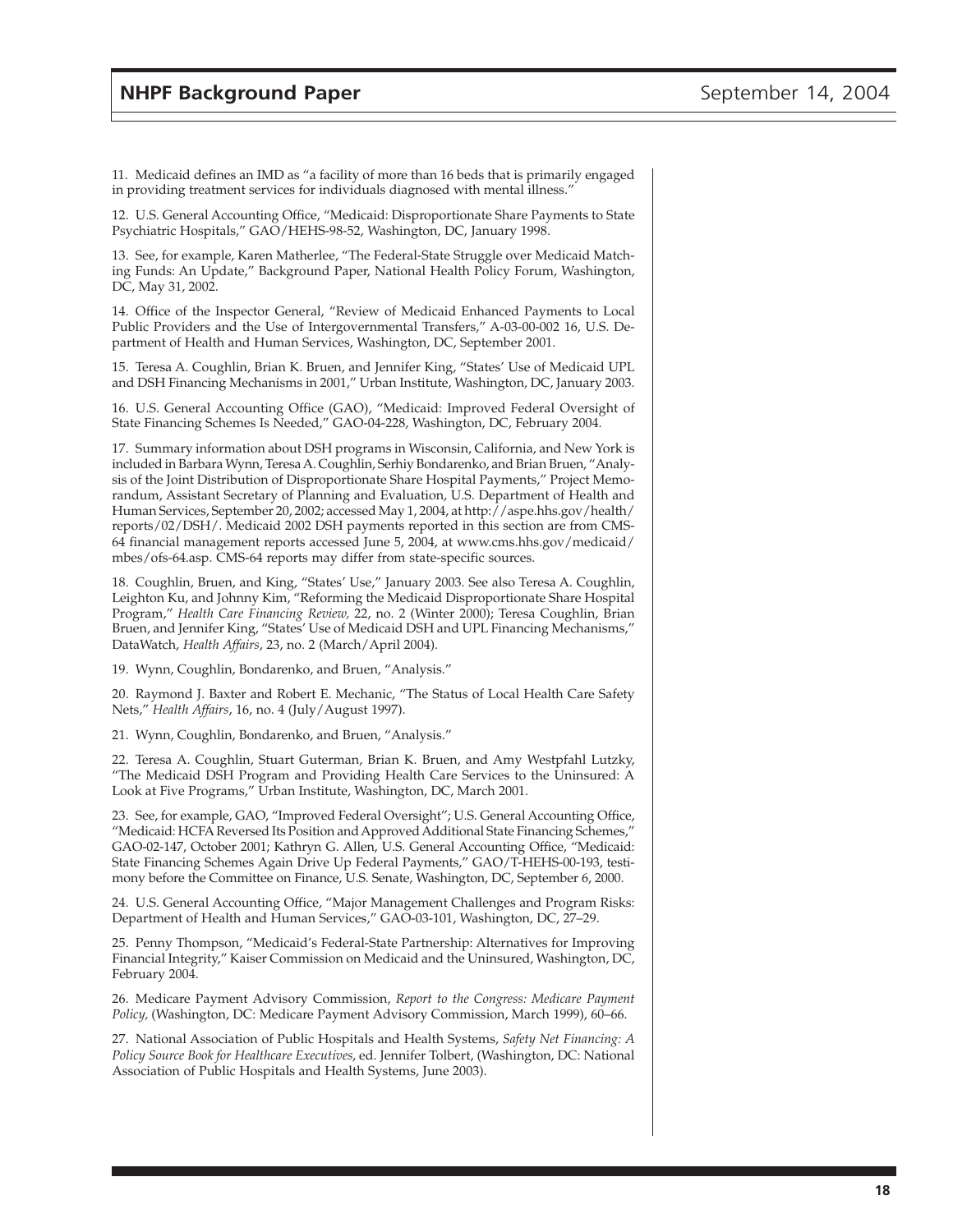|                             | 2001 DSH<br><b>Payments</b><br>(in thousands) | Percent of<br>Total<br><b>Medicaid</b><br><b>Payments</b> | <b>DSH Payment</b><br>per Resident<br>below<br>100% FPL | DSH per<br><b>Uninsured</b><br>Person |
|-----------------------------|-----------------------------------------------|-----------------------------------------------------------|---------------------------------------------------------|---------------------------------------|
| <b>U.S. Average</b>         | \$15,854,176                                  | 7.4%                                                      | \$482                                                   | \$385                                 |
| Alabama                     | \$366,738                                     | 12.8%                                                     | \$527                                                   | \$640                                 |
| Alaska                      | \$13,975                                      | 2.4%                                                      | \$259                                                   | \$140                                 |
| Arizona                     | \$102,774                                     | 3.9%                                                      | \$132                                                   | \$108                                 |
| <b>Arkansas</b>             | \$22,685                                      | 1.2%                                                      | \$48                                                    | \$53                                  |
| California                  | \$1,926,284                                   | 8.1%                                                      | \$446                                                   | \$287                                 |
| Colorado                    | \$186,310                                     | 8.7%                                                      | \$486                                                   | \$271                                 |
| Connecticut                 | \$290,828                                     | $9.0\%$                                                   | \$1,168                                                 | \$841                                 |
| <b>Delaware</b>             | \$4,140                                       | 0.7%                                                      | \$78                                                    | \$57                                  |
| <b>District of Columbia</b> | \$82,381                                      | 8.4%                                                      | \$816                                                   | \$1,177                               |
| Florida                     | \$338,809                                     | 4.0%                                                      | \$163                                                   | \$119                                 |
| Georgia                     | \$425,146                                     | 8.4%                                                      | \$398                                                   | \$309                                 |
| Hawaii                      | \$0                                           | $0.0\%$                                                   | \$0                                                     | \$0                                   |
| Idaho                       | \$10,047                                      | 1.4%                                                      | \$67                                                    | \$48                                  |
| <b>Illinois</b>             | \$379,004                                     | 4.9%                                                      | \$303                                                   | \$226                                 |
| Indiana                     | \$656,157                                     | 16.4%                                                     | \$1,284                                                 | \$919                                 |
| Iowa                        | \$14,273                                      | 0.9%                                                      | \$67                                                    | \$66                                  |
| <b>Kansas</b>               | \$46,991                                      | 2.8%                                                      | \$176                                                   | \$156                                 |
| Kentucky                    | \$191,149                                     | 5.8%                                                      | \$380                                                   | \$389                                 |
| Louisiana                   | \$872,308                                     | 20.8%                                                     | \$1,230                                                 | \$1,032                               |
| Maine                       | \$49,160                                      | 3.7%                                                      | \$372                                                   | \$372                                 |
| Maryland                    | \$62,822                                      | 1.9%                                                      | \$163                                                   | \$96                                  |
| Massachusetts               | \$485,283                                     | 7.3%                                                      | \$865                                                   | \$933                                 |
| Michigan                    | \$431,720                                     | 6.0%                                                      | \$466                                                   | \$420                                 |
| Minnesota                   | \$64,322                                      | 1.7%                                                      | \$178                                                   | \$164                                 |
| Mississippi                 | \$178,733                                     | 7.3%                                                      | \$332                                                   | \$389                                 |
| Missouri                    | \$455,068                                     | 9.6%                                                      | \$847                                                   | \$805                                 |
| Montana                     | \$244                                         | 0.1%                                                      | \$2                                                     | \$2                                   |

#### **APPENDIX — TABLE 1 Medicaid DSH Expenditures per Enrollee and per Uninsured Person, 2001**

**(continued on next page)**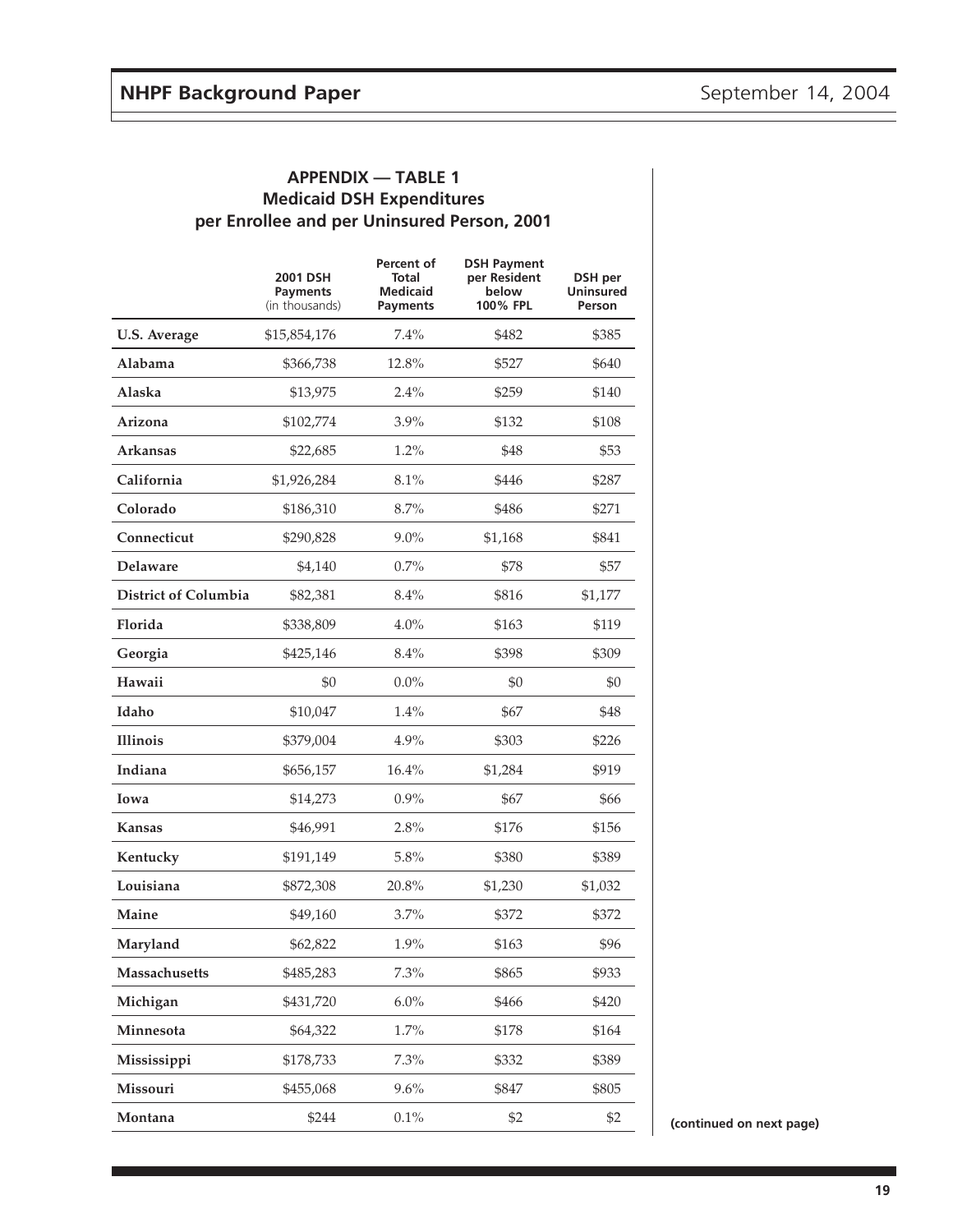|                      | 2001 DSH<br>Payments<br>(in thousands) | Percent of<br>Total<br><b>Medicaid</b><br>Payments | <b>DSH Payment</b><br>per Resident<br>below<br>100% FPL <sup>a</sup> | DSH per<br><b>Uninsured</b><br>Person |
|----------------------|----------------------------------------|----------------------------------------------------|----------------------------------------------------------------------|---------------------------------------|
| Nebraska             | \$318                                  | $0.0\%$                                            | \$2                                                                  | \$2                                   |
| Nevada               | \$76,042                               | 11.3%                                              | \$500                                                                | \$221                                 |
| <b>New Hampshire</b> | \$158,370                              | 18.1%                                              | \$1,955                                                              | \$1,331                               |
| New Jersey           | \$1,117,458                            | 15.7%                                              | \$1,636                                                              | \$1,008                               |
| <b>New Mexico</b>    | \$15,265                               | $1.0\%$                                            | \$47                                                                 | \$41                                  |
| <b>New York</b>      | \$2,455,754                            | 7.8%                                               | \$922                                                                | \$842                                 |
| North Carolina       | \$415,288                              | 6.8%                                               | \$410                                                                | \$356                                 |
| North Dakota         | \$1,061                                | 0.3%                                               | \$12                                                                 | \$18                                  |
| Ohio                 | \$637,259                              | 7.6%                                               | \$543                                                                | \$511                                 |
| Oklahoma             | \$22,702                               | $1.1\%$                                            | \$45                                                                 | \$37                                  |
| Oregon               | \$30,494                               | 1.1%                                               | \$75                                                                 | \$69                                  |
| Pennsylvania         | \$761,019                              | 7.0%                                               | \$657                                                                | \$680                                 |
| <b>Rhode Island</b>  | \$81,058                               | 6.8%                                               | \$811                                                                | \$1,013                               |
| South Carolina       | \$371,948                              | 12.3%                                              | \$617                                                                | \$754                                 |
| South Dakota         | \$1,075                                | 0.2%                                               | \$17                                                                 | \$16                                  |
| <b>Tennessee</b>     | \$0                                    | $0.0\%$                                            | \$0                                                                  | \$0                                   |
| <b>Texas</b>         | \$1,346,134                            | 11.6%                                              | \$430                                                                | \$271                                 |
| Utah                 | \$724                                  | 0.1%                                               | \$3                                                                  | \$2                                   |
| Vermont              | \$26,500                               | 4.4%                                               | \$449                                                                | \$457                                 |
| Virginia             | \$236,402                              | 7.8%                                               | \$419                                                                | \$305                                 |
| Washington           | \$327,824                              | 7.6%                                               | \$517                                                                | \$420                                 |
| West Virginia        | \$102,034                              | 6.6%                                               | \$351                                                                | \$436                                 |
| Wisconsin            | \$11,855                               | 0.3%                                               | \$28                                                                 | \$29                                  |
| Wyoming              | \$241                                  | 0.1%                                               | \$6                                                                  | \$3                                   |

#### **APPENDIX — TABLE 1** (continued)

*Source: National Association for Public Hospitals,* Safety Net Financing: A Policy Sourcebook for State Executives, *June 2003.*

*Data from CMS-64 2001 annual reports and March 2002 current population survey.*

*a FPL = federal poverty level (\$17,650 for a family of four in 2001).*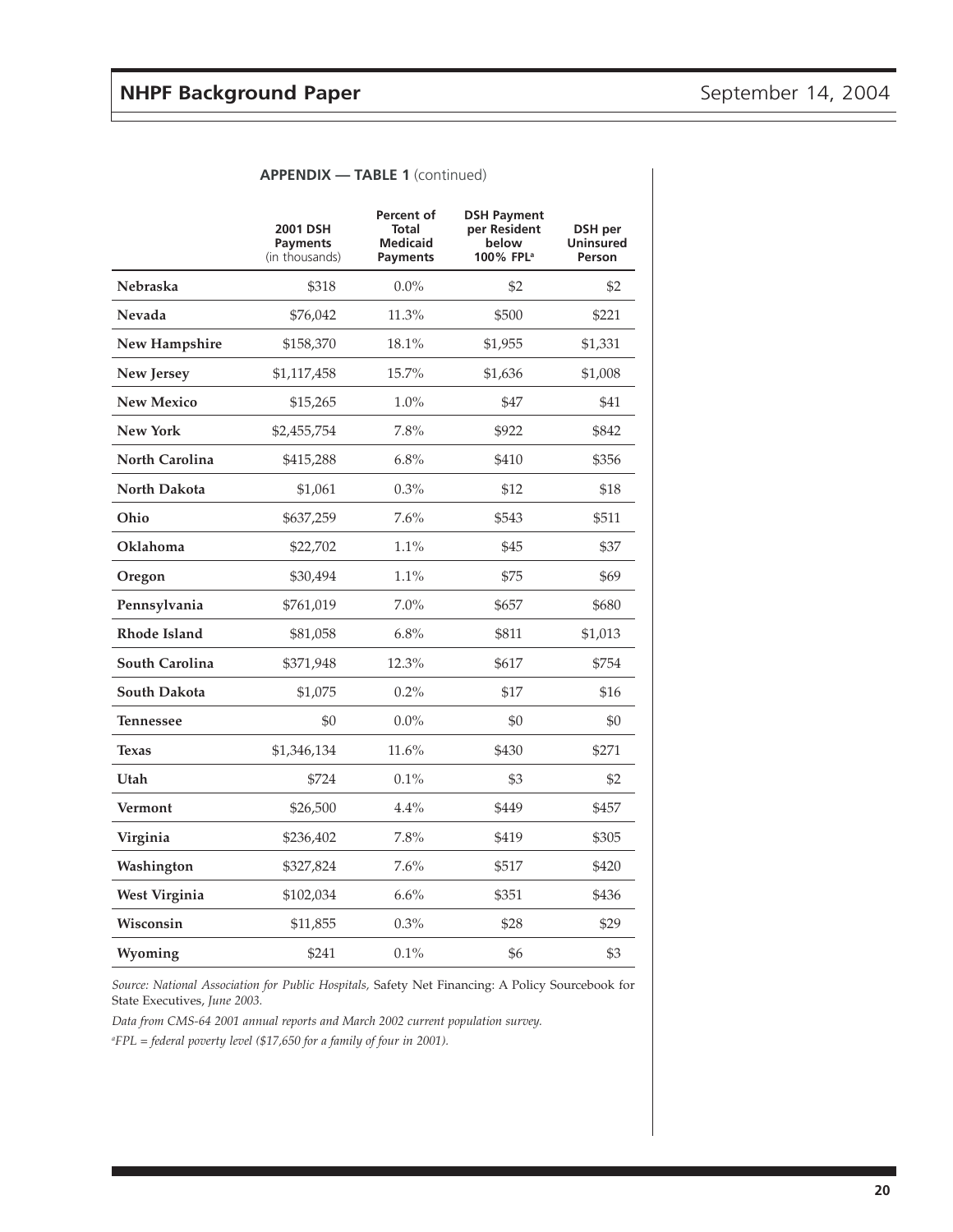#### **APPENDIX — TABLE 2 State Sources of Funds, Reported DSH Payments, and Net DSH Payments by Entity in 2000: Summary Results from 32 States**

| <b>Sources of DSH Funds</b>              | <b>Amount</b><br>(in millions) | <b>Percent of</b><br><b>Total</b> | <b>Percent of</b><br><b>State Share</b> |
|------------------------------------------|--------------------------------|-----------------------------------|-----------------------------------------|
| Provider taxes                           | \$567.2                        | 5.0                               | 10.9                                    |
| Local/county IGT<br>and CPE <sup>a</sup> | \$2,296.2                      | 20.1                              | 44.1                                    |
| State transfers and CPEs                 | \$1,068.9                      | 9.3                               | 20.5                                    |
| General appropriations                   | \$1,276.9                      | 11.2                              | 24.5                                    |
| Federal Medicaid match                   | \$6,237.6                      | 54.5                              | N/A                                     |
| Total funds <sup>b</sup>                 | \$11,446.8                     | 100.0                             | 100.0                                   |
| <b>Reported DSH Payments</b>             |                                |                                   |                                         |
| Private acute hospitals                  | \$3,630.7                      | 33.8                              | N/A                                     |
| Public (nonstate)<br>acute hospitals     | \$3,707.3                      | 34.5                              | N/A                                     |
| State acute hospitals                    | \$1,466.5                      | 13.6                              | N/A                                     |
| Private IMDs <sup>c</sup>                | \$6.1                          | 0.1                               | N/A                                     |
| Public (nonstate) IMDs                   | \$110.8                        | 1.0                               | N/A                                     |
| State IMDs                               | \$1,823.4                      | 17.0                              | N/A                                     |
| <b>Total DSH Payments</b>                | \$10,744.8                     | 100.0                             |                                         |

#### **Net DSH Payments by Entity**

| Private or nonstate<br>hospitals | \$4,592.0 | 73.6  |  |
|----------------------------------|-----------|-------|--|
| State hospitals                  | \$944.1   | 15.1  |  |
| State residual funds             | \$701.7   | 11.2  |  |
| Total net payments <sup>d</sup>  | \$6,237.8 | 100.0 |  |

*Source: Urban Institute, Survey of UPL and DSH Programs, 2002.*

*a CPE = certified public expenditure b Sources of funds total exceeds DSH payments total because certain states collect more than they need to cover the state share of DSH payments.*

*c IMD = institution for mental disease*

*d Total gains is equal to total federal matching funds. A number of states make total DSH payments above the federal matching funds they receive. In the aggregate, states with net payments are combined with states that have net DSH gains.*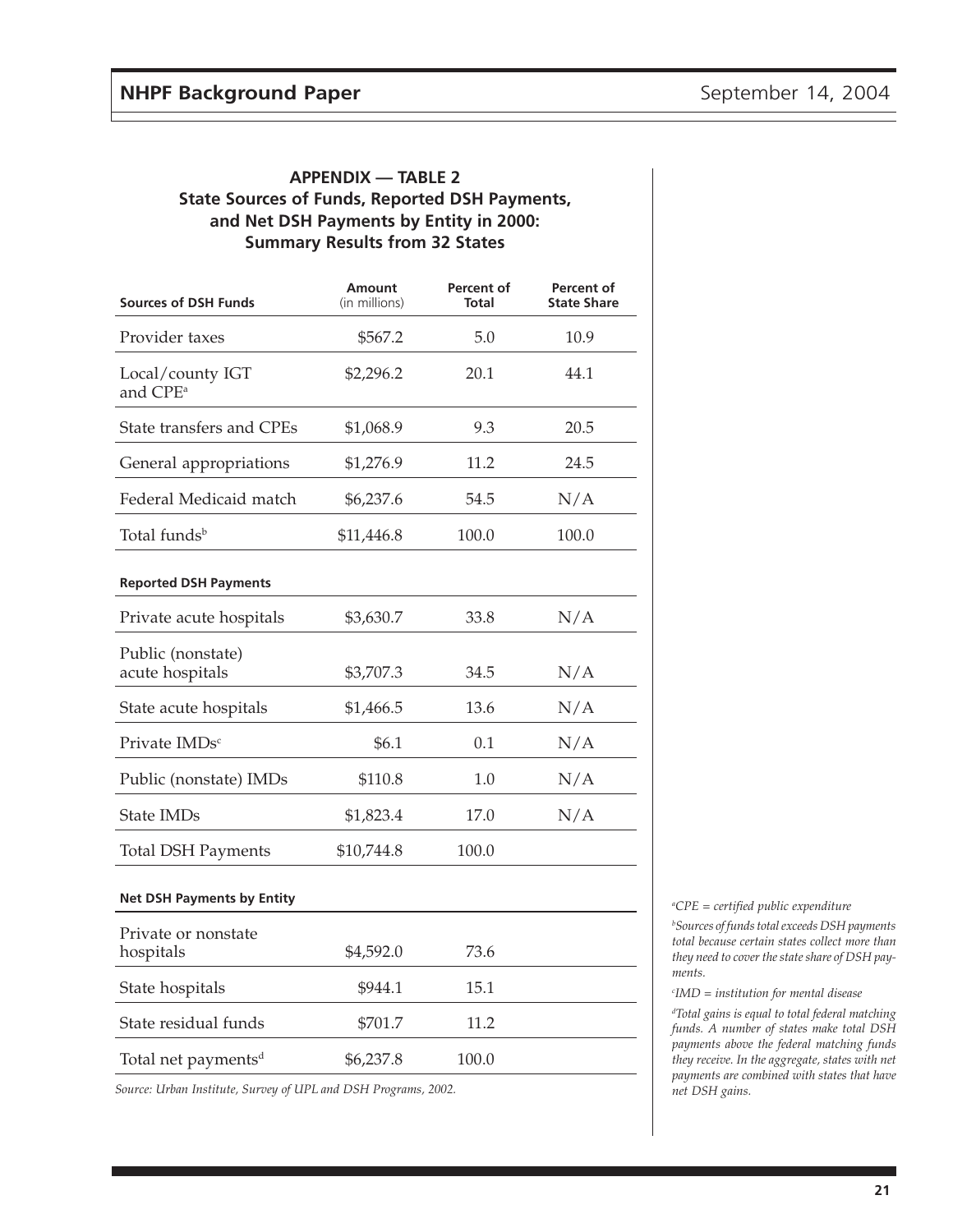#### **APPENDIX — TABLE 3 Net DSH Gains by Hospital Ownership and DSH Residual Funds in 32 States, State Fiscal Year 2001**

(dollars in millions)

|                             | Total<br><b>DSH Gains</b> | <b>Gains to</b><br><b>Private or Nonstate</b><br><b>Entities<sup>a</sup></b> | <b>Gains to</b><br><b>State</b><br><b>Entities<sup>a</sup></b> | <b>State</b><br><b>Residual</b><br>Funds <sup>b</sup> | <b>Net</b><br><b>State</b><br>Gain | Percent of<br>Gain<br>to State <sup>c</sup> |
|-----------------------------|---------------------------|------------------------------------------------------------------------------|----------------------------------------------------------------|-------------------------------------------------------|------------------------------------|---------------------------------------------|
| Total (32 States)           | \$6,237.7                 | \$4,592.0                                                                    | \$944.1                                                        | \$701.7                                               | \$1,645.8                          | 26.0                                        |
| Alabama                     | \$257.0                   | \$232.0                                                                      | \$25.0                                                         | $\overline{\phantom{a}}$                              | \$25.0                             | 10.0                                        |
| Alaska                      | \$4.8                     |                                                                              | \$4.8                                                          | $\overline{\phantom{a}}$                              | \$4.8                              | 100.0                                       |
| California                  | \$1,020.6                 | \$1,020.6                                                                    | $\overline{\phantom{a}}$                                       | $\sim$                                                | $\overline{a}$                     | 0.0                                         |
| Connecticut                 | \$160.0                   | \$232.4                                                                      | (\$72.4)                                                       | $\frac{1}{2}$                                         | $(\$72.4)$                         | $-45.0$                                     |
| <b>District of Columbia</b> | \$32.0                    | \$36.0                                                                       | ( \$4.0)                                                       | $\overline{\phantom{a}}$                              | $(\$4.0)$                          | $-13.0$                                     |
| Florida                     | \$203.9                   | \$128.1                                                                      | \$75.8                                                         | $\overline{\phantom{m}}$                              | \$75.8                             | 37.0                                        |
| Georgia                     | \$249.0                   | \$228.0                                                                      | \$21.0                                                         | $\overline{\phantom{a}}$                              | \$21.0                             | 8.0                                         |
| Idaho                       | \$1.0                     | \$1.4                                                                        | (\$0.4)                                                        | $\frac{1}{2}$                                         | (\$0.4)                            | $-43.0$                                     |
| Indiana                     | \$185.5                   | \$131.2                                                                      | \$54.3                                                         | ÷,                                                    | \$54.3                             | 29.0                                        |
| Iowa                        | \$8.6                     | \$1.8                                                                        | \$6.8                                                          | $\overline{\phantom{a}}$                              | \$6.8                              | 79.0                                        |
| Kentucky                    | \$133.8                   | \$86.6                                                                       | \$47.2                                                         | $\overline{\phantom{a}}$                              | \$47.2                             | 35.0                                        |
| Louisiana                   | \$613.8                   | \$74.2                                                                       | \$539.6                                                        |                                                       | \$539.6                            | 88.0                                        |
| Maryland                    | \$40.4                    | \$40.2                                                                       | \$0.2                                                          | $\sim$                                                | \$0.2                              | 0.0                                         |
| Massachusetts               | \$242.7                   | \$91.2                                                                       | $(\$91.2)$                                                     | \$242.6                                               | \$151.5                            | 62.0                                        |
| Michigan                    | \$244.5                   | \$196.5                                                                      | \$48.0                                                         |                                                       | \$48.0                             | 20.0                                        |
| Mississippi                 | \$139.4                   | \$35.5                                                                       | \$17.2                                                         | \$86.7                                                | \$103.9                            | 75.0                                        |
| Missouri                    | \$280.1                   | \$102.1                                                                      | \$178.0                                                        | $\Box$                                                | \$178.0                            | 64.0                                        |
| Nebraska                    | \$6.1                     | \$8.5                                                                        | $(\$2.4)$                                                      |                                                       | $(\$2.4)$                          | $-39.0$                                     |
| New Jersey                  | \$577.0                   | \$699.0                                                                      | (\$432.0)                                                      | \$310.0                                               | (\$122.0)                          | $-21.0$                                     |
| North Dakota                | \$0.7                     | \$0.3                                                                        | \$0.4                                                          | $\overline{\phantom{a}}$                              | \$0.4                              | 52.0                                        |
| Ohio                        | \$363.0                   | \$290.9                                                                      | \$72.1                                                         |                                                       | \$72.1                             | 20.0                                        |
| Oklahoma <sup>d</sup>       | \$16.6                    | \$1.0                                                                        | \$15.6                                                         | $\overline{\phantom{a}}$                              | \$15.6                             | 94.0                                        |
| Oregon <sup>e</sup>         | \$8.6                     | \$11.6                                                                       | (\$3.0)                                                        | $\overline{\phantom{a}}$                              | $(\$3.0)$                          | $-35.0$                                     |
| South Carolina              | \$262.0                   | \$198.3                                                                      | \$63.7                                                         | $\overline{a}$                                        | \$63.7                             | 24.0                                        |
| <b>Texas</b>                | \$830.0                   | \$548.0                                                                      | \$282.0                                                        |                                                       | \$282.0                            | 34.0                                        |

**(continued on next page)**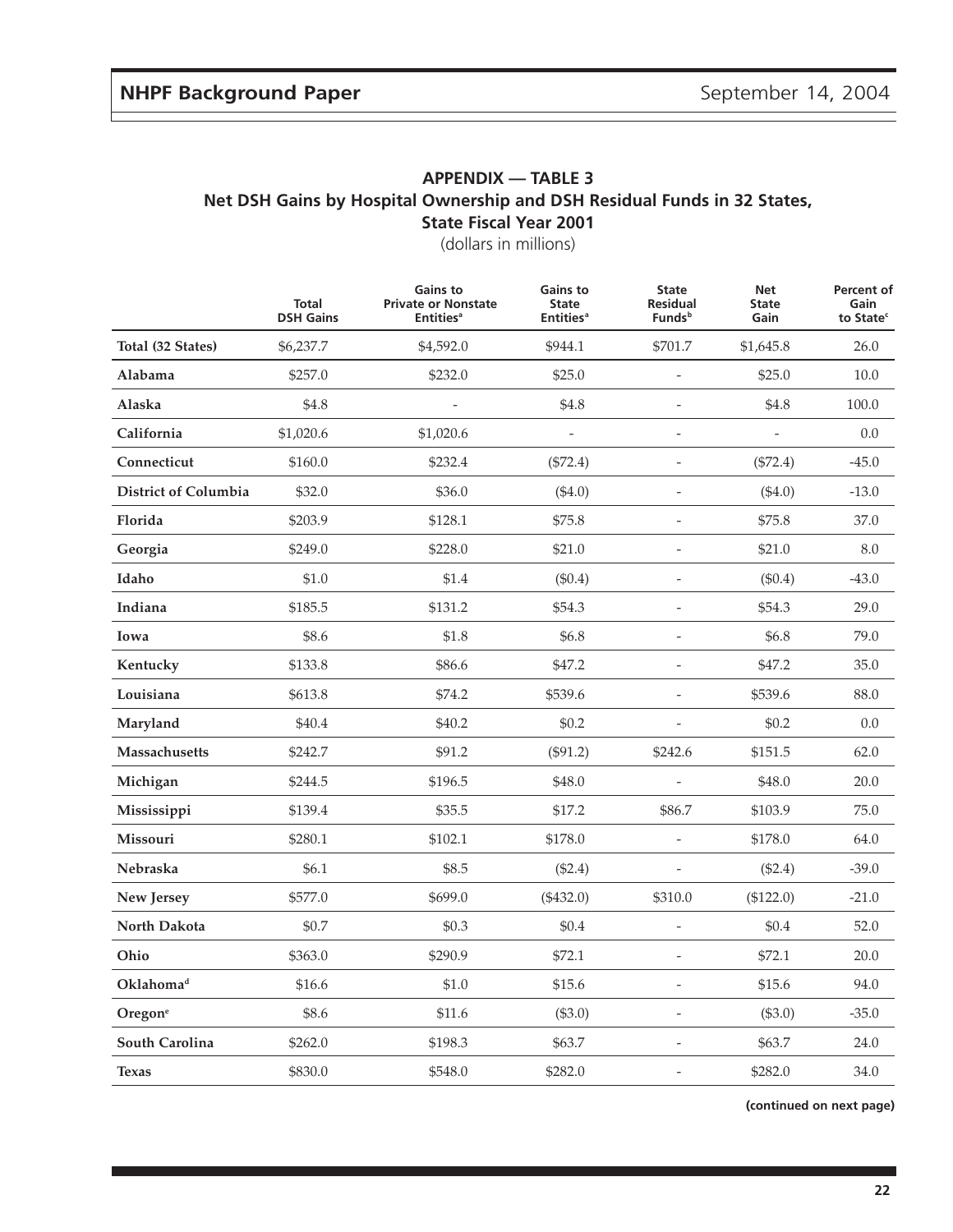|               | <b>Total</b><br><b>DSH Gains</b> | <b>Gains to</b><br><b>Private or Nonstate</b><br><b>Entities<sup>a</sup></b> | Gains to<br><b>State</b><br><b>Entities</b> <sup>a</sup> | <b>State</b><br><b>Residual</b><br><b>Funds</b> <sup>b</sup> | <b>Net</b><br><b>State</b><br>Gain | Percent of<br>Gain<br>to State <sup>c</sup> |
|---------------|----------------------------------|------------------------------------------------------------------------------|----------------------------------------------------------|--------------------------------------------------------------|------------------------------------|---------------------------------------------|
| Utah          | \$2.7                            | \$1.4                                                                        | \$1.3                                                    |                                                              | \$1.3                              | 49.0                                        |
| Vermont       | \$15.2                           | \$24.5                                                                       | (\$9.3)                                                  | -                                                            | (\$9.3)                            | $-61.0$                                     |
| Virginia      | \$97.2                           | \$17.8                                                                       | \$79.4                                                   | -                                                            | \$79.4                             | 82.0                                        |
| Washington    | \$176.0                          | \$93.7                                                                       | \$19.9                                                   | \$62.4                                                       | \$82.3                             | 47.0                                        |
| West Virginia | \$58.9                           | \$50.3                                                                       | \$8.7                                                    |                                                              | \$8.7                              | 15.0                                        |
| Wisconsin     | \$6.6                            | \$8.7                                                                        | (\$2.1)                                                  |                                                              | (\$2.1)                            | $-32.0$                                     |
| Wyoming       | \$0.1                            | \$0.1                                                                        | $(\$0.1)$                                                |                                                              | (\$0.1)                            | $-56.0$                                     |

#### **APPENDIX — TABLE 3** (continued)

*Source: Urban Institute, Survey of UPL and DSH Programs, 2002*

*Notes:*

*a DSH payments to both acute care and mental hospitals are combined for each ownership type shown.*

*b Residual funds are state revenues received in excess of the amount needed to draw down the maximum amount of federal funds available based on each state's reported total DSH payments. In states taking in excess funding, the [Urban Institute] authors cut back the level of funding reported from each source (for example, private, local or state) proportionate to the levels reported to estimate the amounts used to draw down federal matching funds. The amount of federal matching funds needed was estimated based on total DSH payments.*

*c These percentages represent the share of total gains from DSH, including residual funds, that are kept by state entities.*

*d Gains to state-owned acute-care hospitals in Oklahoma include payments to a former state operated hospital that has entered into a joint operating agreement with a private hospital system.*

*e Oregon did not provide revenue or payment information for the state's mental health DSH program in its survey response, but the state makes approximately \$17 million in DSH payments to mental hospitals annually, according to CMS data.*